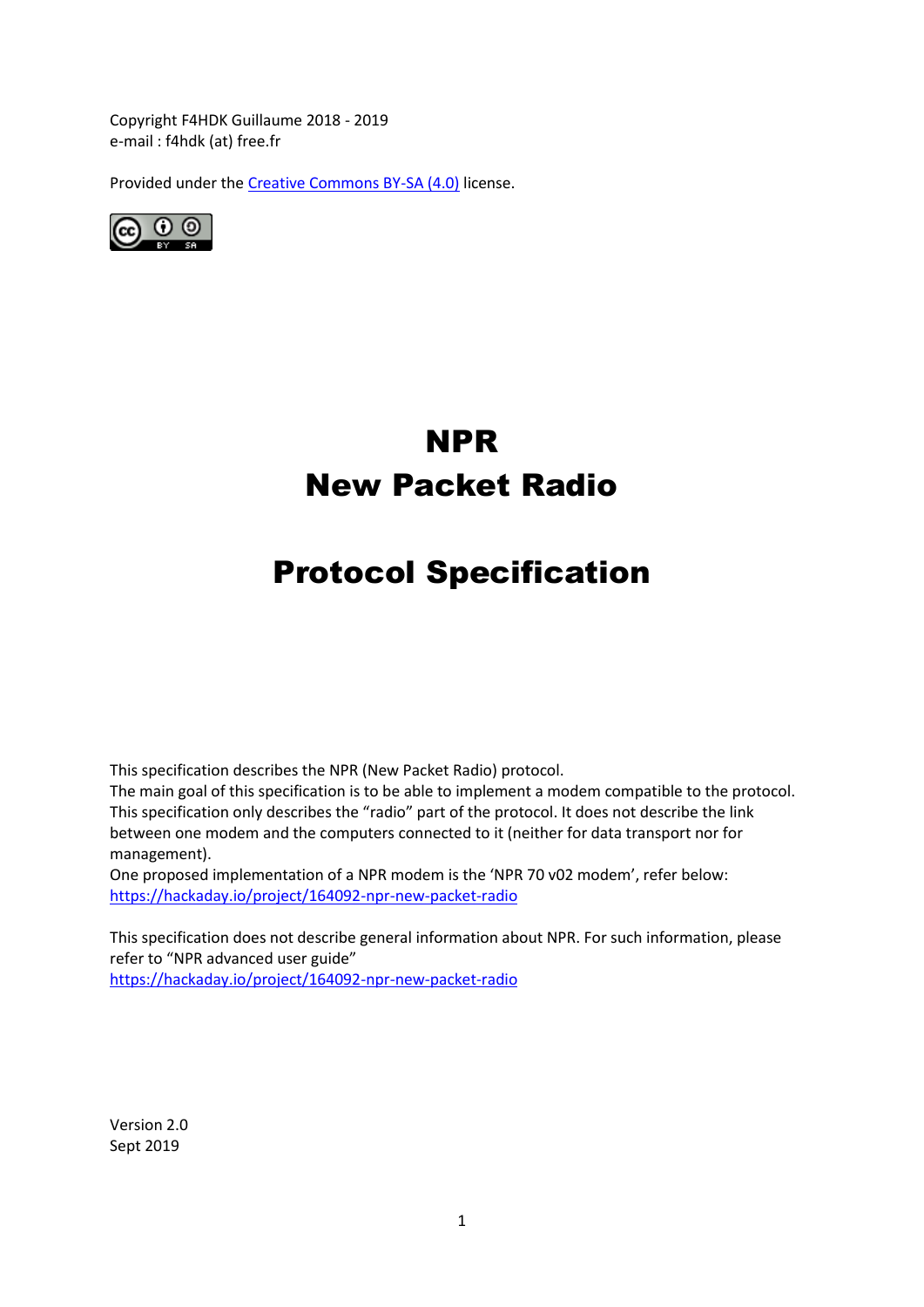# **Table of contents**

| 1 |       |  |
|---|-------|--|
| 2 |       |  |
| 3 |       |  |
|   | 3.1   |  |
|   | 3.2   |  |
|   | 3.3   |  |
|   | 3.4   |  |
| 4 |       |  |
|   | 4.1   |  |
|   | 4.2   |  |
|   | 4.2.1 |  |
|   | 4.2.2 |  |
|   | 4.3   |  |
|   | 4.4   |  |
|   | 4.5   |  |
|   | 4.6   |  |
|   | 4.7   |  |
|   |       |  |
|   | 4.8   |  |
| 5 |       |  |
|   | 5.1   |  |
|   | 5.2   |  |
|   | 5.3   |  |
|   | 5.4   |  |
|   | 5.5   |  |
|   | 5.6   |  |
|   | 5.7   |  |
| 6 |       |  |
|   | 6.1   |  |
|   | 6.2   |  |
|   | 6.3   |  |
|   | 6.4   |  |
| 7 |       |  |
| 8 |       |  |
|   | 8.1   |  |
|   | 8.2   |  |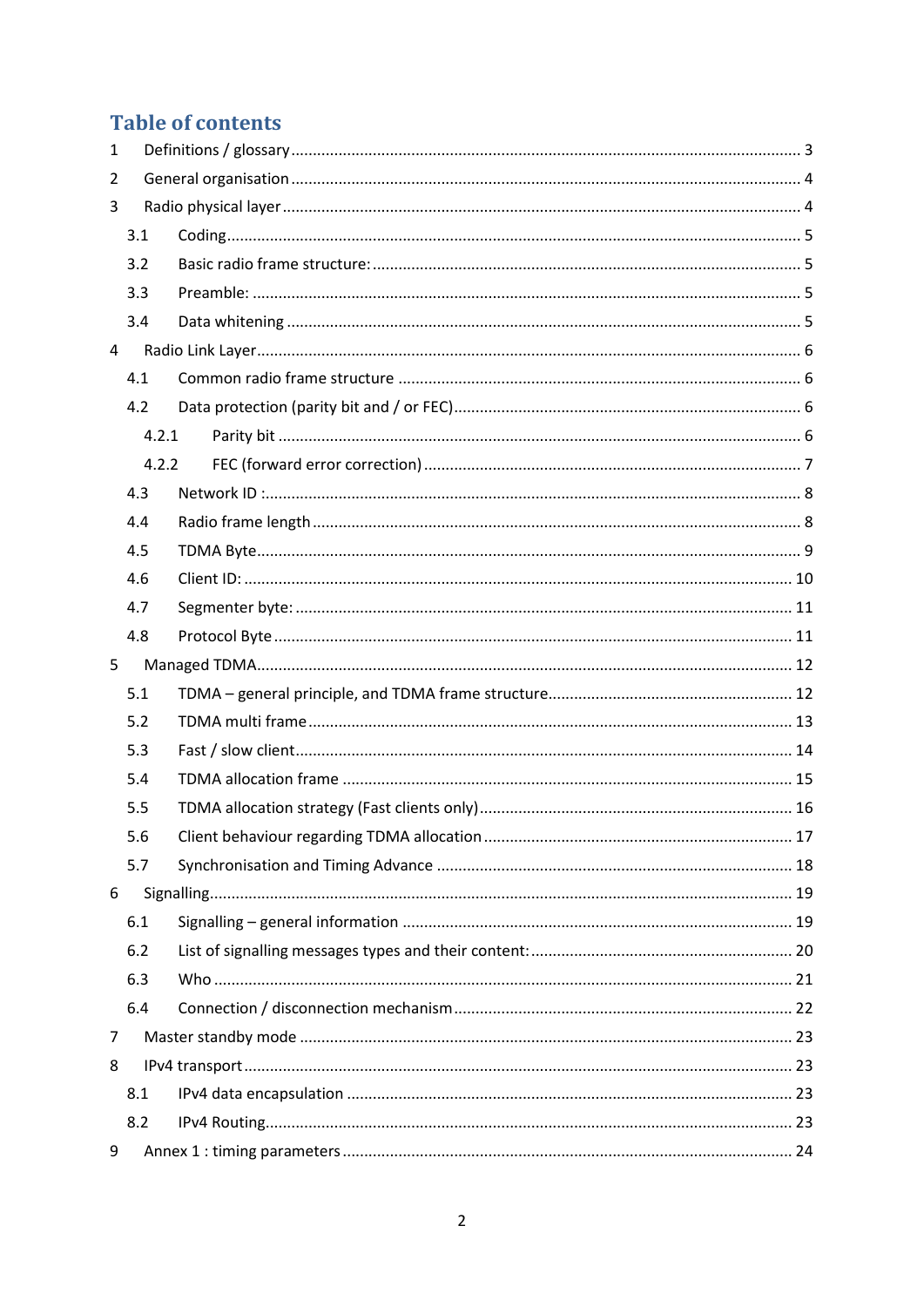# <span id="page-2-0"></span>**1 Definitions / glossary**

| Time Slot          | Time interval where only one modem of the network is allowed          |
|--------------------|-----------------------------------------------------------------------|
|                    | to send data over radio. This member can send one or several          |
|                    | radio frames during this time slot.                                   |
| Microslot          | Time interval which corresponds to the maximum duration of a          |
|                    | radio frame.                                                          |
| <b>TDMA</b> frame  | Group of timeslots. The TDMA frame is the smallest repetitive         |
|                    | scheme, where all members that need high bandwidth are                |
|                    | allowed to transmit.                                                  |
| (TDMA) multi frame | Group of TDMA frames, formed in a repetitive scheme that lasts        |
|                    | more than one TDMA frame. The goal is to introduce time slots         |
|                    | which period is bigger than one TDMA frame.                           |
| Radio frame        | Radio transmission which stats with a preamble, then sync word,       |
|                    | and then data field.                                                  |
| Modem              | NPR device (station) which plays the role of transceiver and modem at |
|                    | the same time.                                                        |
| Master             | Central NPR radio station, in a 'point to multipoint' topology        |
| Client             | Peripheral NPR radio station in a "point to multipoint" topology.     |
| Downlink           | All the radio transmission from master to clients                     |
| Uplink             | All the radio transmission from clients to master                     |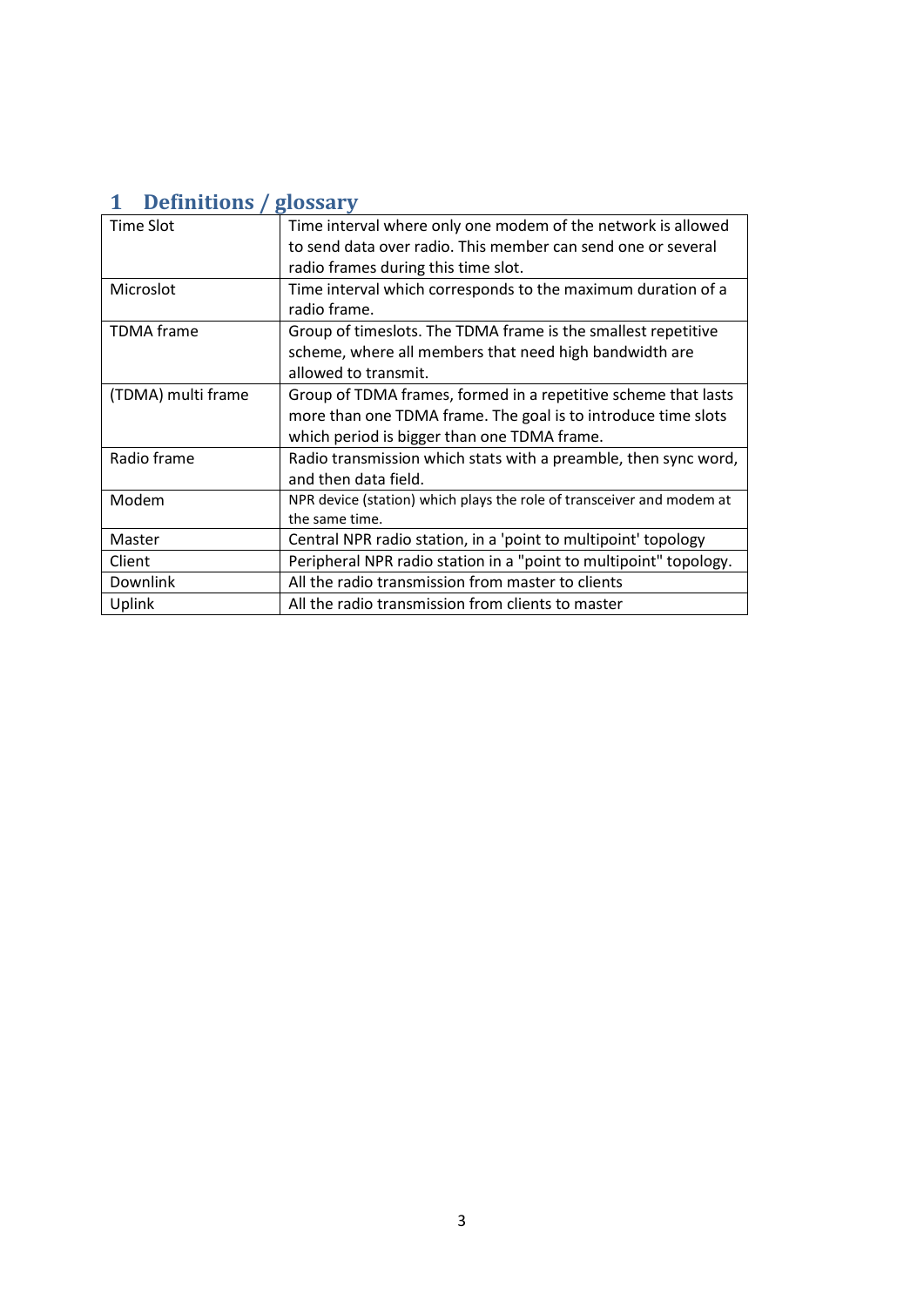# <span id="page-3-0"></span>**2 General organisation**

The diagram below shows the organisation and encapsulation of all kind of information transported by the NPR protocol.



# <span id="page-3-1"></span>**3 Radio physical layer**

The modulation is either GFSK or 4-levels-GFSK (named bellow 4GFSK) depending on the selected "modulation".

Several standard symbol rates and modulation types are provided.

|               | <b>Modulation name</b><br>$2nd$ digit | хO  | x1  | x <sub>2</sub> | x3  | х4   |      |
|---------------|---------------------------------------|-----|-----|----------------|-----|------|------|
|               | <b>Symbol Rate</b>                    | 50  | 100 | 180            | 300 | 500  | kS/s |
|               | <b>Radio bandwidth</b>                | 100 | 200 | 360            | 600 | 1000 | kHz  |
|               |                                       |     |     |                |     |      |      |
| 2GFSK         | <b>Modulation name</b>                |     | 11  | 12             | 13  | 14   |      |
| (1st digit of | Raw data rate                         |     | 100 | 180            | 300 | 500  | kbps |
| name: 1x)     | Usable data rate                      |     | 71  | 120            | 190 | 300  | kbps |
|               |                                       |     |     |                |     |      |      |
| 4GFSK         | <b>Modulation name</b>                | 20  | 21  | 22             | 23  | 24   |      |
| (1st digit of | Raw data rate                         | 100 | 200 | 360            | 600 | 1000 | kbps |
| name: 2x)     | Usable data rate                      | 68  | 130 | 220            | 330 | 470  | kbps |

Lots of parameters (timings, period, max number of slots and clients) depend on these 2 modulation characteristics (Symbol rate and modulation). Therefore, only these 5 modulations are available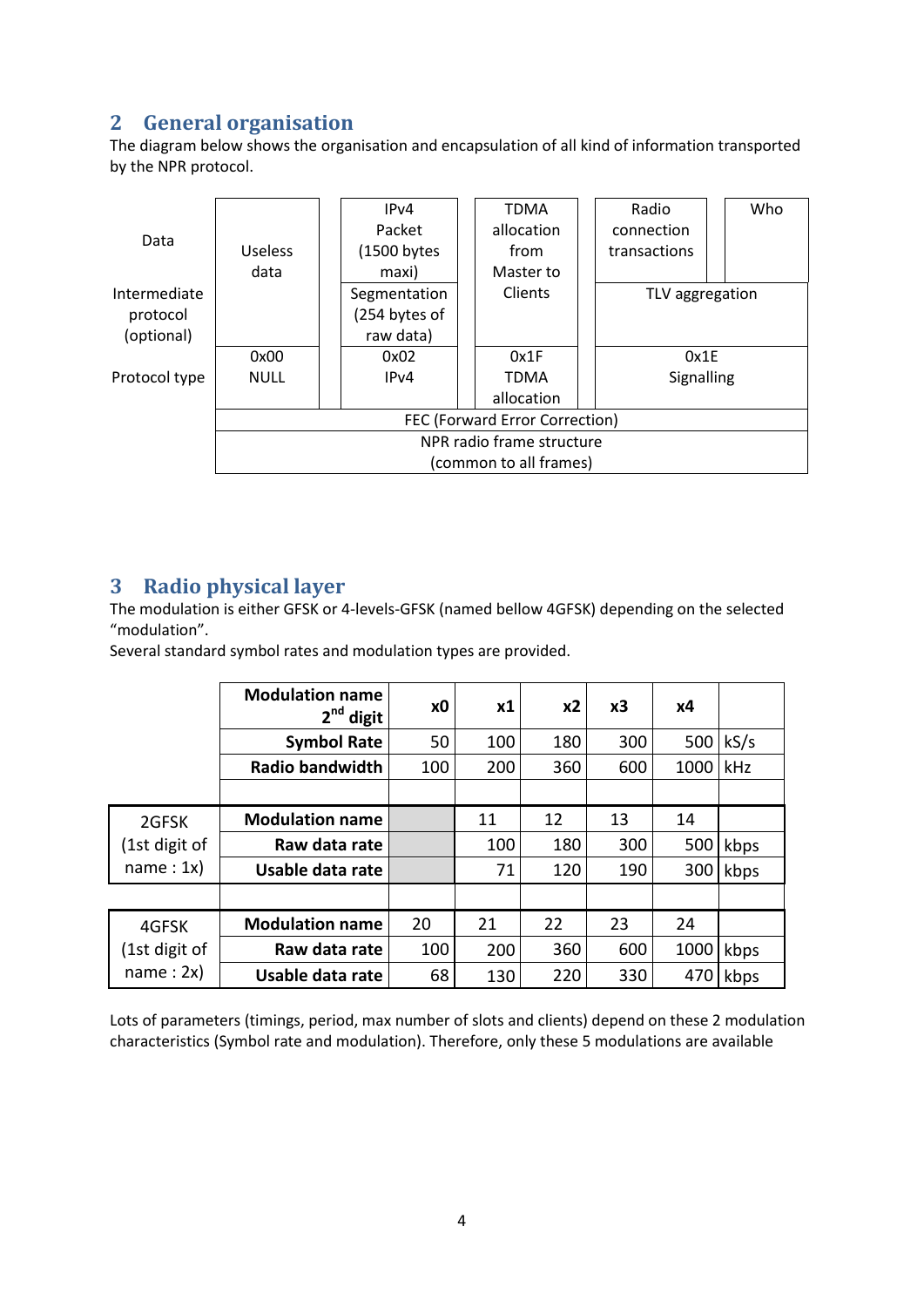#### <span id="page-4-0"></span>**3.1 Coding**

The coding for 4-levels GFSK:

|                               | Deviation value for modulation |                                      |          |           |              |  |  |  |  |
|-------------------------------|--------------------------------|--------------------------------------|----------|-----------|--------------|--|--|--|--|
| 2 bits value                  | 20                             | $\dots 22$<br>$\dots$ 21<br>23<br>24 |          |           |              |  |  |  |  |
| 0 <sub>b</sub> 0 <sub>0</sub> | - 25 kHz                       | $-50$ kHz                            | - 90 kHz | - 150 kHz | - 250 kHz    |  |  |  |  |
| 0 <sub>b</sub> 01             | $-8.333$ kHz                   | $-16.667$ kHz                        | - 30 kHz | - 50 kHz  | $-83.33$ kHz |  |  |  |  |
| 0b11                          | + 8.333 kHz                    | +16.667 kHz                          | +30 kHz  | $+50$ kHz | + 83.33 kHz  |  |  |  |  |
| 0b10                          | $+25$ kHz                      | $+50$ kHz                            | + 90 kHz | +150 kHz  | +250 kHz     |  |  |  |  |

#### The coding for 2 levels GFSK:

|                  | Deviation value for modulation |          |           |           |  |  |
|------------------|--------------------------------|----------|-----------|-----------|--|--|
| <b>Bit value</b> | 12<br>13<br>14<br>11           |          |           |           |  |  |
| 0b0              | - 50 kHz                       | - 90 kHz | - 150 kHz | - 250 kHz |  |  |
| 0b1              | $+50$ kHz                      | + 90 kHz | +150 kHz  | + 250 kHz |  |  |

#### <span id="page-4-1"></span>**3.2 Basic radio frame structure:**

| Preamble       | Sync | Remaining |
|----------------|------|-----------|
| (always 2GFSK) | Word |           |

If one modem has to send more information than one radio frame can contain, then it must send several consecutive radio frames, each one containing its own preamble, sync word, etc…

#### <span id="page-4-2"></span>**3.3 Preamble:**

The preamble is made of repetition of '0b1010' symbols (2GFSK equivalent). In case of a 4GFSK modulation configuration, this preamble is sent with 2GFSK modulation (only outer-maximum deviation are used).

The length of the preamble can vary. The very first radio frame sent by one modem inside its time slot is longer than following radio frames. The purpose is to adapt to some RF DMR amplifier which require some time to trigger.

Refer to annex 1 for min/max preamble lengths.

#### <span id="page-4-3"></span>**3.4 Data whitening**

Part of the frame is whitened using the following algorithm. The mechanism is 'IBM data whitening' with:

- $\bullet$  Polynomial =  $X9 + X5 + 1$
- $\bullet$  Seed = 0xFF

Please refer to NXP Application Note AN5070. The implementation corresponds exactly to the example given at §5.2.1 of this application note.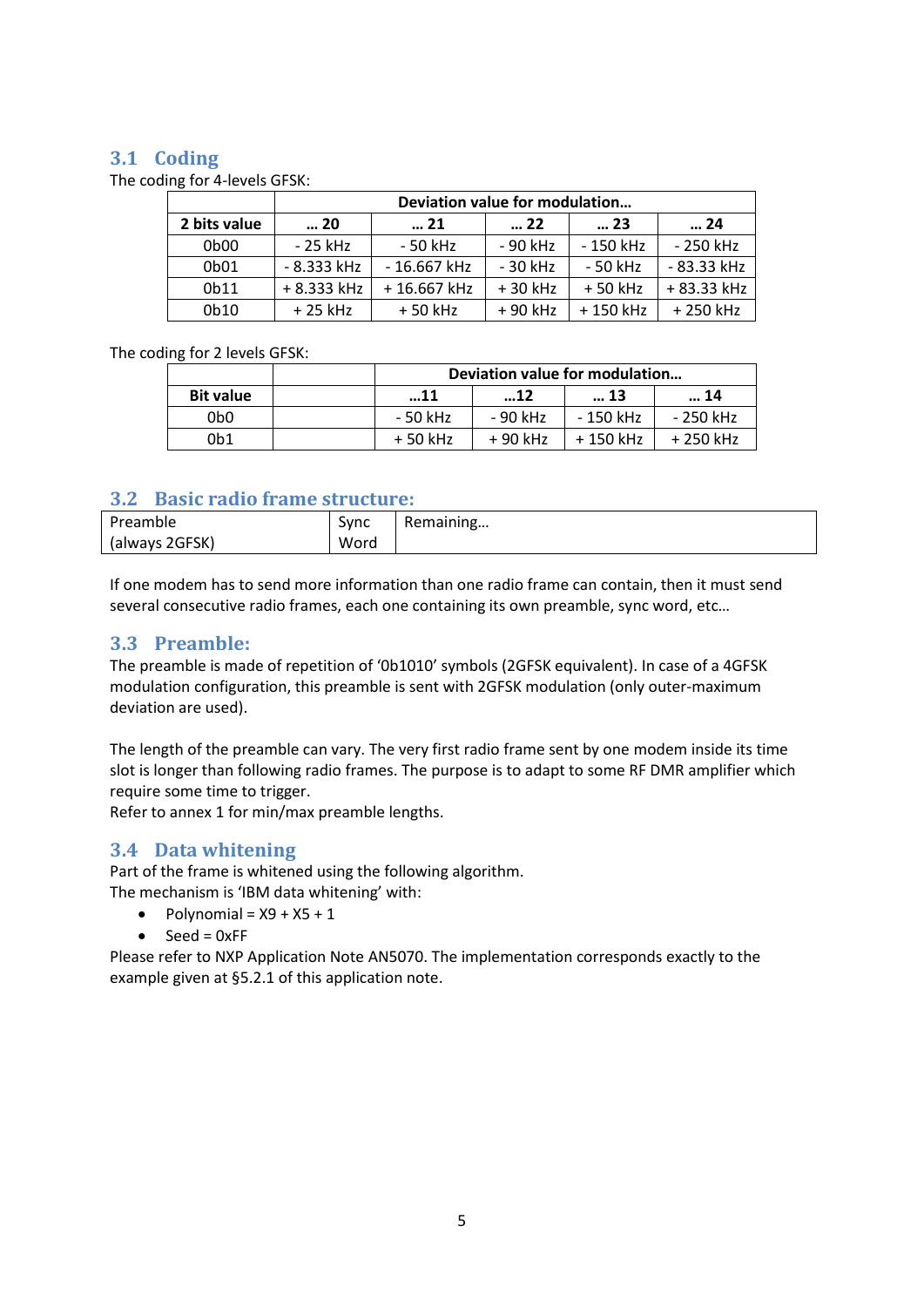# <span id="page-5-0"></span>**4 Radio Link Layer**

#### <span id="page-5-1"></span>**4.1 Common radio frame structure**

The following radio frame structure is common, whatever the protocol carried by the radio frame at upper layer.

| . .                     | <b>Position</b><br>(byte) | content                                        | With       | Protected |           |                                   |
|-------------------------|---------------------------|------------------------------------------------|------------|-----------|-----------|-----------------------------------|
|                         |                           |                                                | Parity bit | FEC       | Whitening | <b>Comment</b>                    |
|                         |                           | (Preamble)                                     |            |           |           |                                   |
| Not protected<br>by FEC | $\mathbf{1}$              | Sync word 1 <sup>st</sup> Byte                 |            |           |           | Value: 0xA2<br>(SI4463 API: 0x45) |
|                         | $\overline{2}$            | Sync word 2 <sup>nd</sup> Byte                 |            |           |           | Value: 0x4B<br>(SI4463 API: 0xD2) |
|                         | 3                         | Network ID                                     |            |           |           |                                   |
|                         | 4                         | Length                                         |            |           | X         |                                   |
|                         | 5                         | <b>TDMA Byte</b>                               | X          |           | X         |                                   |
| Protected by            | 6                         | Client ID                                      | X          | X         | X         |                                   |
| <b>FEC</b>              | 7                         | Protocol                                       |            | X         | X         |                                   |
|                         | 8                         | (Segmenter byte)                               |            | X         | X         | (Optional, only for IPv4)         |
|                         | 9                         | Remaining of<br>Frame (depends on<br>protocol) |            | X         | X         |                                   |

# <span id="page-5-2"></span>**4.2 Data protection (parity bit and / or FEC)**

The NPR protocol uses 2 types of data protection

- Parity bit
- FEC

Warning: the "client ID" field is protected 2 times: with FEC and with parity bit.

#### <span id="page-5-3"></span>**4.2.1 Parity bit**

2 bytes in each radio frame carry a parity bit in their most significant bit. The goal is to detect data corruption in these bits rapidly on receiver side, before FEC decoding.

The parity bit is always "even parity". It means that the sum of all 8 bits inside this byte must be "even" in order the byte to be valid.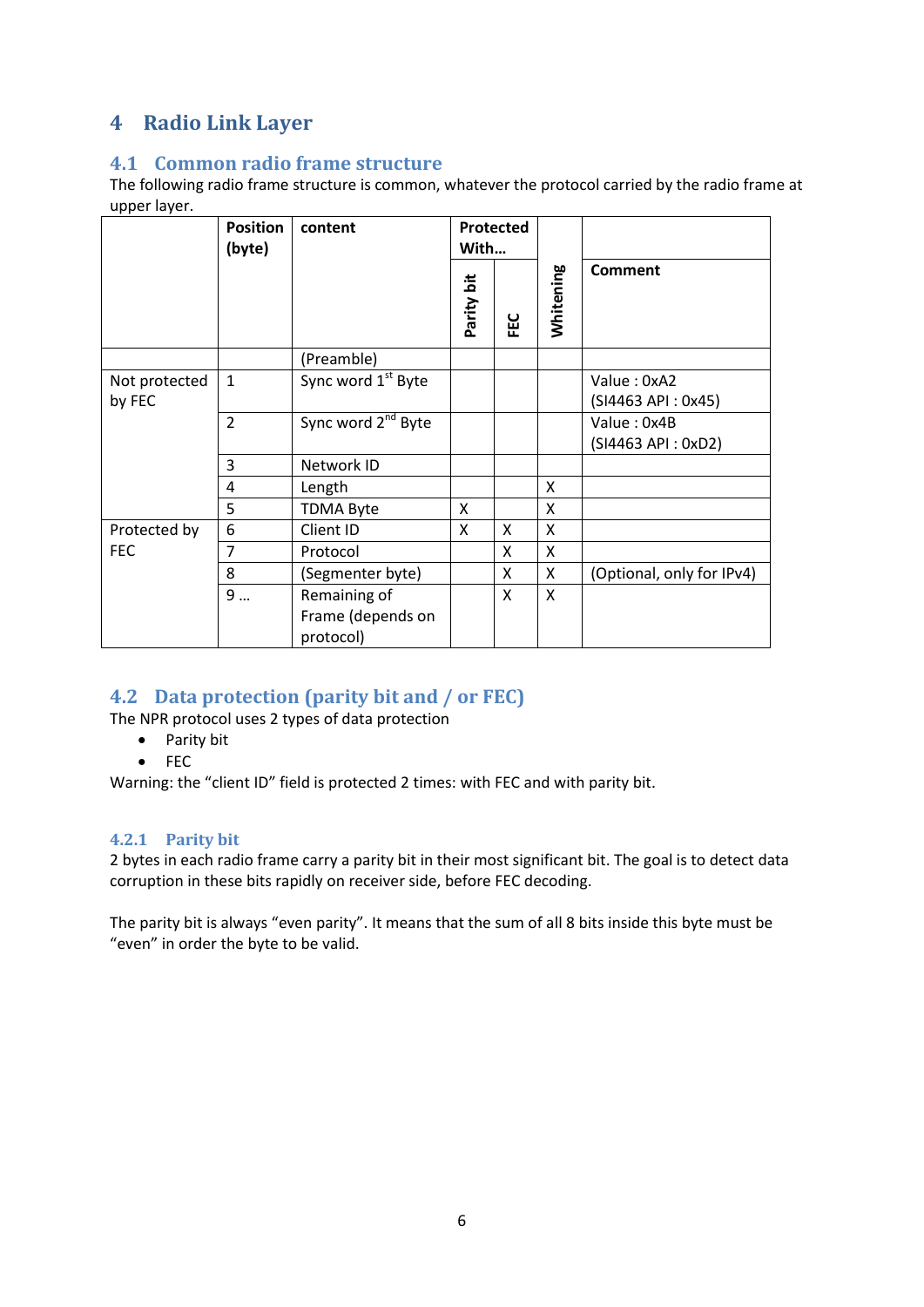#### <span id="page-6-0"></span>**4.2.2 FEC (forward error correction)**

A big part of each radio frame is protected with a FEC mechanism, which helps to detect data corruption and helps to correct data corruption (in some situations).

Warning, the FEC only protects part of the radio frame. The first bytes are not protected, because these bytes are computed, interpreted in real time tasks (just before transmission, just after reception), whereas FEC is computed inside "best effort" tasks.

Currently, the FEC mechanism is based on XORing, which is a very simple mechanism.

The raw content of the radio frame which must be protected with FEC algorithm is split into 3 parts, which have the same length. If the raw data length is not a multiple of 3, it is augmented to reach the next multiple of 3.

For each of the 3 parts, the FEC encoder adds a CRC byte at the end of each part; this CRC is just a XOR of each byte of the raw part. With this CRC, the receiver can detect if data corruption occurred in one or several of the 3 parts.

The FEC encoder adds a  $4<sup>th</sup>$  part to the frame. Each byte of this  $4<sup>th</sup>$  part is a XOR or the 3 bytes of each raw parts, which have the same position.

This 4<sup>th</sup> part (the XOR part) has also a CRC to detect data corruption.

If the radio frame is received with 1 of the 3 first parts corrupted, then the receiver can rebuild the corrupted part with the XOR part, and the 2 uncorrupted parts.

Raw, unprotected data:

| position  | Data                     |
|-----------|--------------------------|
| 1         | $1st$ part               |
|           |                          |
| Ν         |                          |
| $N+1$     | $\overline{2}^{nd}$ part |
|           |                          |
|           |                          |
| 2.N       |                          |
| $2.N + 1$ | $3^{\text{rd}}$<br>part  |
|           |                          |
|           |                          |
| 3.N       |                          |

Data with FEC:

| <b>Position</b> | <b>Data</b>                     |
|-----------------|---------------------------------|
| 1               | $\overline{1^{st}}$ part        |
|                 |                                 |
| N               |                                 |
| $N+1$           | CRC <sub>1</sub>                |
| $N+2$           | $2nd$ part                      |
|                 |                                 |
| $2.N+1$         |                                 |
| $2.N+2$         | CRC <sub>2</sub>                |
| $2.N + 3$       | $3rd$ part                      |
|                 |                                 |
| $3.N+2$         |                                 |
| $3. N + 3$      | CRC <sub>3</sub>                |
| $3. N + 4$      | 4 <sup>th</sup> part : XOR part |
|                 |                                 |
| $4. N + 3$      |                                 |
| $4.N + 4$       | CRC <sub>4</sub>                |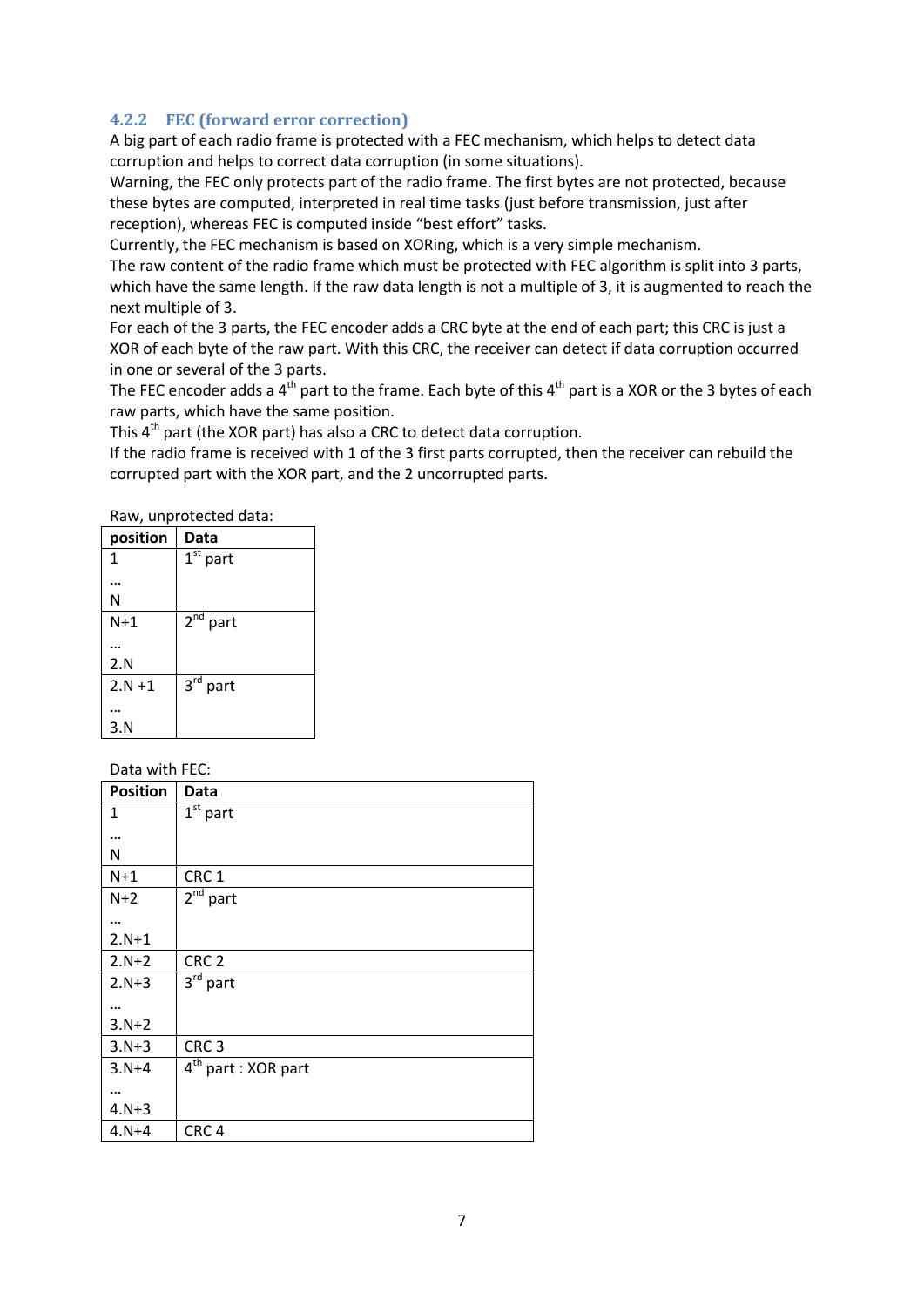# <span id="page-7-0"></span>**4.3 Network ID :**

The goal of the network ID is to ignore radio frames which use the same NFPR protocol, the same frequency and the same modulation, but which do not belong to the same network (1 network is defined with 1 master and 1 or several clients). This is useful in case of cohabitation of several NFPR network on the same frequency in a geographic area.

This is the equivalent of CTCSS used on FM voice repeaters.

The Network ID value sent on radio is not directly the one selected by the user, but uses the transfer table below instead. The goal is to "whiten" the network ID value.

Remark: with integrated radio chips (like SI463), this byte is considered to be part of the sync word.

| Value selected | Value sent         | <b>SI4463 API</b> |
|----------------|--------------------|-------------------|
| by user        | inside radio frame | value             |
| 0              | 0xCC               | 0x33              |
| $\mathbf{1}$   | 0x6C               | 0x36              |
| 2              | 0x9C               | 0x39              |
| 3              | 0x3C               | 0x3c              |
| 4              | 0xC6               | 0x63              |
| 5              | 0x66               | 0x66              |
| 6              | 0x96               | 0x69              |
| 7              | 0x36               | 0х6с              |
| 8              | 0xC9               | 0x93              |
| 9              | 0x69               | 0x96              |
| 10             | 0x99               | 0x99              |
| 11             | 0x39               | 0x9c              |
| 12             | 0xC3               | 0xc3              |
| 13             | 0x63               | 0хс6              |
| 14             | 0x93               | 0xc9              |
| 15             | 0x33               | Охсс              |

# <span id="page-7-1"></span>**4.4 Radio frame length**

Radio frames length are variable.

The length field is only 1 byte. It does not represent directly the lenght of radio frame. The number of bytes inside the radio frame after the "length field" is equal to :

Length field + 90

If upper layer wants to transport fewer bytes than minimum length, then the L2 layer will add "stuffing bytes" at the end. The L2 radio layer is not responsible of retrieving the original length of data if less than minimum length. The upper layer will receive data with stuffing bytes, and should adapt to that.

|                                                | Mini | <b>Maxi</b> | Maxi x6 | Maxi x8 |
|------------------------------------------------|------|-------------|---------|---------|
| TX size                                        | 94   | 346         | 2076    | 2768    |
| Length field value                             | 3    | 255         |         |         |
| <b>Number of bytes after</b><br>'length field' | 93   | 345         | 2070    | 2760    |
| Data size with FEC                             | 92   | 344         | 2064    | 2752    |
| Data size without FEC                          | 66   | 255         | 1530    | 2040    |
| Raw data size if<br>segmented                  | 63   | 252         | 1512    | 2016    |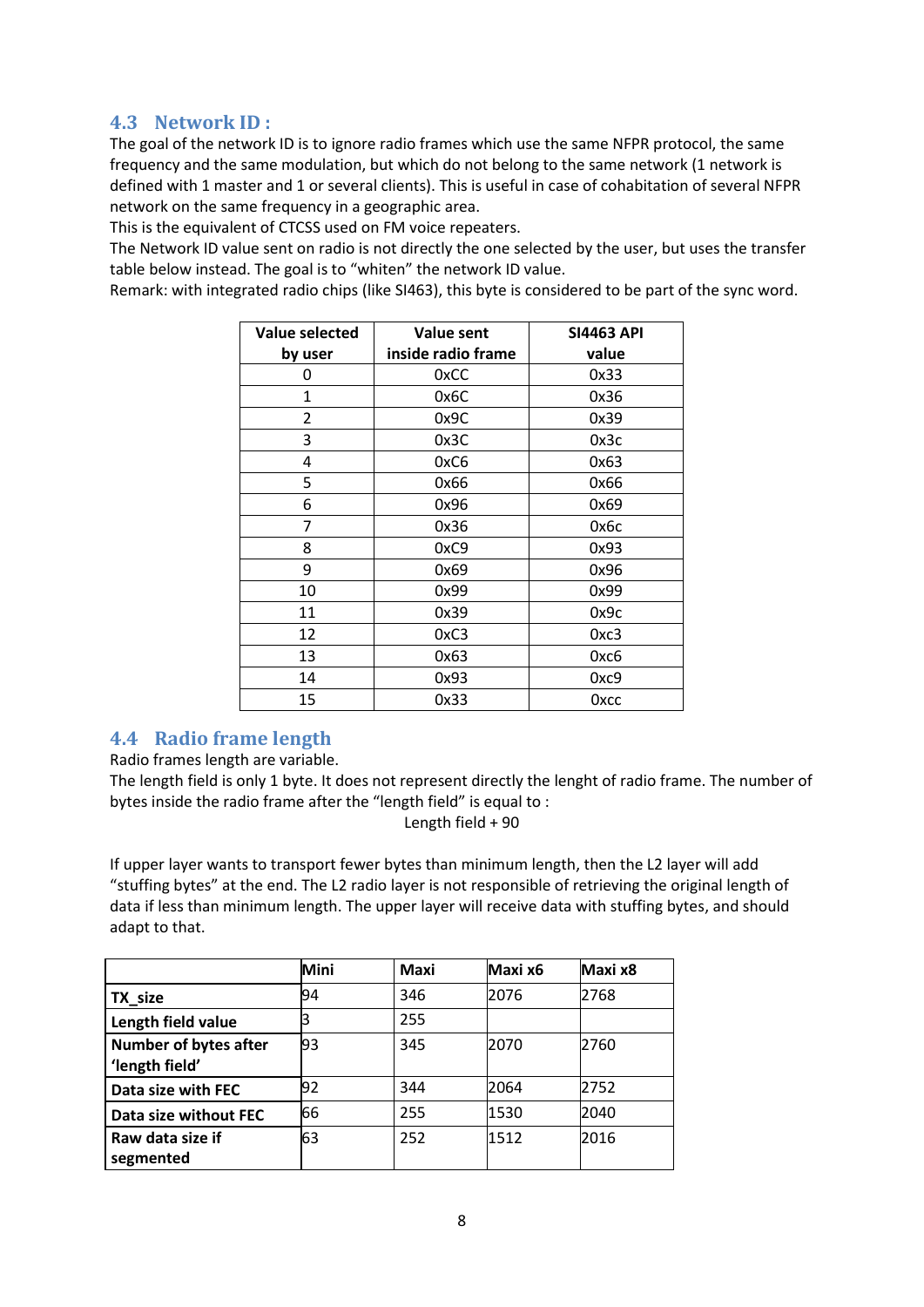### <span id="page-8-0"></span>**4.5 TDMA Byte**

The TDMA byte is different between downlink radio frames (transmitted by Master) and uplink radio frames (transmitted by Clients).

| <b>Position</b> |     |                          |                                                  |  |  |  |  |
|-----------------|-----|--------------------------|--------------------------------------------------|--|--|--|--|
| Content         |     | Parity   Downlink/   TOP | Downlink frames:                                 |  |  |  |  |
|                 | Bit |                          | uplink flag   Synchro   TDMA multi frame counter |  |  |  |  |
|                 |     |                          | Uplink frames:                                   |  |  |  |  |
|                 |     |                          | <b>Uplink Buffer state</b>                       |  |  |  |  |

- Downlink/uplink flag :
	- $\circ$  Value = 1 for downlink radio frames
		- A Client only accepts radio frames with 'downlink/uplink flag' = 1.
	- $\circ$  Value = 0 for uplink radio frames
		- A Master only accepts radio frames with 'downlink/uplink flag' = 0.
- TOP Synchro:

is set to 1 for the first radio frame inside one timeslot, either by the Master or one Client. The goal is to identify the timing, and synchronize without errors even if radio frames are lost

- o Clients use the first frame sent by Master as a timing reference for the new TDMA frame
- $\circ$  The Master use this first frame sent by each client in order to measure the Timing Advance of each client.
- TDMA multi frame counter (downlink radio frames only) :
	- Unsigned number.

It counts the TDMA frame within a 32x TDMA multiframe. Used to identify which TDMA multiframe is currently active. The Master increments this counter by 1 at the beginning of each new TDMA frames.

 Uplink Buffer State (uplink radio frames only): Unsigned number.

The goal is for each client to inform the TDMA master of its uplink bandwidth requirement. It must be sent within each uplink radio frame.

The number represents approximately the number of micro slots (1 micro slot = maximum possible radio frame duration) required to empty the uplink buffer.

- The uplink buffer is the sum of both
	- o IPv4 frames (0x02)
	- o Signaling frames (0x1E)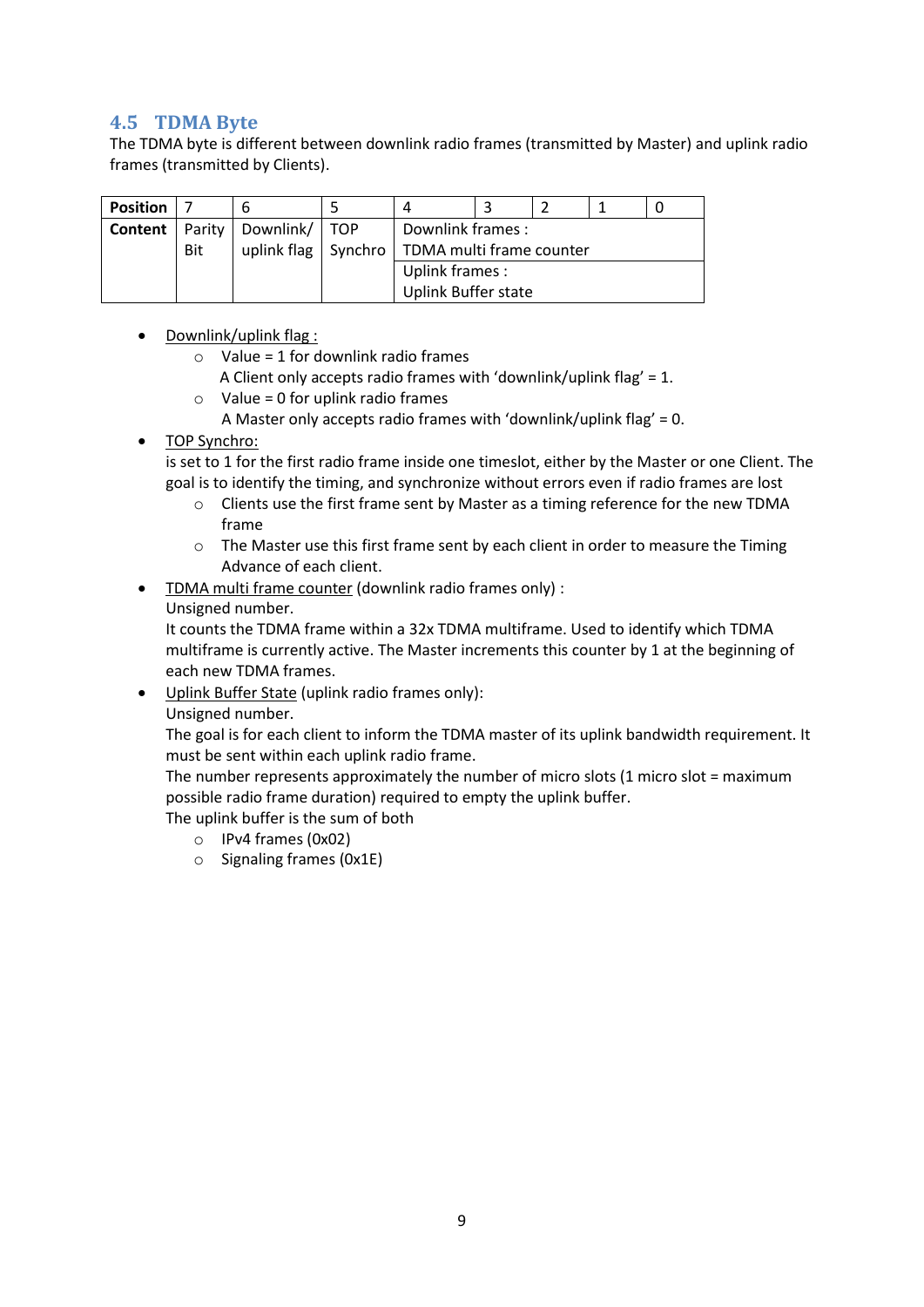#### <span id="page-9-0"></span>**4.6 Client ID:**

| <b>Position</b>                     |     |  |  |  | ∽<br>ے |  |  |  |
|-------------------------------------|-----|--|--|--|--------|--|--|--|
| <b>Content</b>   Parity   Client ID |     |  |  |  |        |  |  |  |
|                                     | bit |  |  |  |        |  |  |  |

Possible values for client ID:

- Client ID = 0x00 to 0x06. Seven values for identifying already connected clients.
- Client ID = 0x7E for "discovery" frames (from clients not yet connected)
- Client ID = 0x7F for "broadcast" frames

The meaning of the 'Client ID' field is different between uplink and downlink frame.

- Downlink frames: the goal is to identify the destination and therefore for the client to filter radio frames.
- Uplink frames: the goal is for the Master to identify the sender of each frame (which client)

|                      |                       | Client ID Field possible value  |                             |
|----------------------|-----------------------|---------------------------------|-----------------------------|
| <b>Protocol Type</b> | <b>For downlink</b>   | For uplink                      | For uplink                  |
|                      | radio frames          | radio frames                    | radio frames                |
|                      |                       | <b>Client already connected</b> | <b>Client not connected</b> |
| $0x00 = NULL$        | (Not applicable)      | Source client address           | (Not applicable)            |
| $0x02 = IPv4$        | Destination client    | Source client address           | Not allowed.                |
|                      | address               |                                 |                             |
|                      | (or 0x7F broadcast in |                                 |                             |
|                      | the future, not       |                                 |                             |
|                      | implemented yet)      |                                 |                             |
| $0x1E =$ Signaling   | $0x7F = Broadcast$    | Source client address           | 0x7E                        |
|                      |                       |                                 | (for discovery frames)      |
| 0x1F                 | $0x7F = Broadcast$    | (Not applicable)                | (Not applicable)            |
| = TDMA allocation    |                       |                                 |                             |

Each modem must filter the radio frames that it receives, according to the following rules

- A Master accepts only uplink radio frames with following client ID
	- o Client ID corresponding to an already connected client
	- o 0x7E for discovery
- A Client accepts only downlink radio frames with the following client ID:
	- o It's own client ID
	- o 0x7F for broadcast frames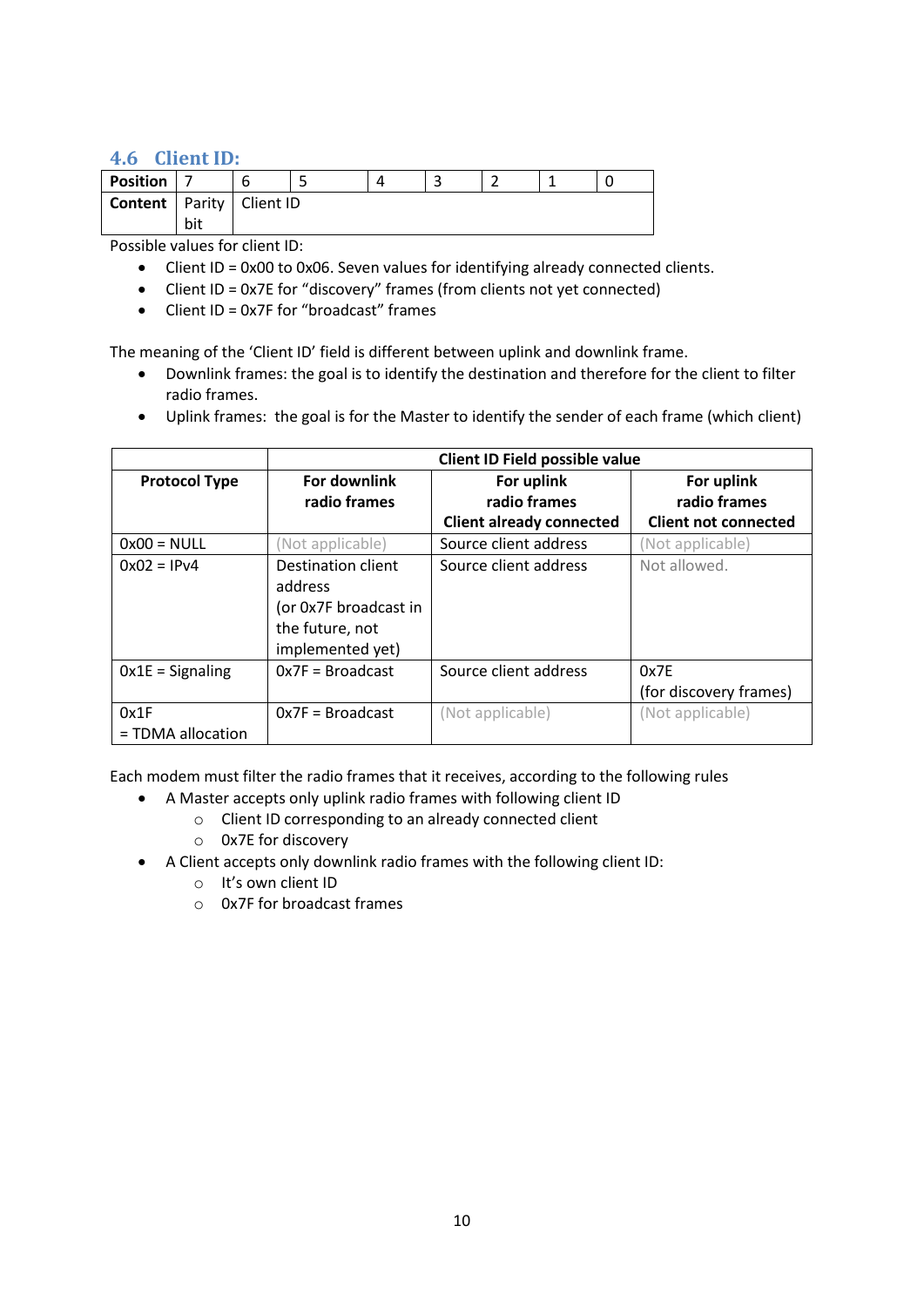### <span id="page-10-0"></span>**4.7 Segmenter byte:**

The segmenter byte is optional; it is currently only used by IPv4 protocol.

In the following paragraph, "packet" means the raw data structure which is bigger than what we can transport inside one single radio frame. This "packet" is an IPv4 packet.

| <b>Position</b> |                |  |  |      | -               |  |  |  |
|-----------------|----------------|--|--|------|-----------------|--|--|--|
| Content         | Packet counter |  |  | Last | Segment counter |  |  |  |
|                 |                |  |  |      | Segment         |  |  |  |

- Packet counter: counts the packets. Helps the receiver to identify which segments belong to the same packet.
	- Increments by 1 for each new packet (segmented or not); this counter loops: the packet counter value after 0xF is 0x0.
- Last segment: Set to 1 if the current segment is the last segment of data of the current packet. Otherwise set to 0 if there are more segments to come.
- Segment counter: segment numbering within one packet. Starts from Zero, and increments by 1 for each following segment.

If the receiver reads not contiguous segment counter within the same packet, it should reject all the frames of the packet.

Once segmented, every segment is carried inside one separated radio frame, with its own header and its own FEC.

Segments should be transmitted in the right order, from first to last (there is no reordering mechanism), but they can be transmitted in a non-contiguous manner, especially if higher priority radio frames have to be transmitted in between.

The total unsegmented length of data carried cannot be above 2016 bytes, which correspond to 8 radio frames.

# <span id="page-10-1"></span>**4.8 Protocol Byte**

Below is a list of all protocols which can be carried inside a radio frame.

|                |                                                                 |                               | Valid for  |            |
|----------------|-----------------------------------------------------------------|-------------------------------|------------|------------|
| Protocol<br>ID | <b>Description</b>                                              | tation<br>segment<br>ቴ<br>Use | Downlink   | Uplink     |
| 0x00           | Null frame (ignore)                                             | <b>NO</b>                     | <b>NO</b>  | <b>YES</b> |
|                | Used (only at uplink) in cases where a frame should be sent, to |                               |            |            |
|                | maintain the synchronisation and Timing Advance                 |                               |            |            |
|                | measurement, even if there is no data.                          |                               |            |            |
| 0x02           | IP <sub>v</sub> 4                                               | <b>YES</b>                    | <b>YES</b> | <b>YES</b> |
| 0x1E           | Signalling                                                      | NO                            | <b>YES</b> | <b>YES</b> |
| 0x1F           | <b>TDMA</b> allocation                                          | NO                            | <b>YES</b> | <b>NO</b>  |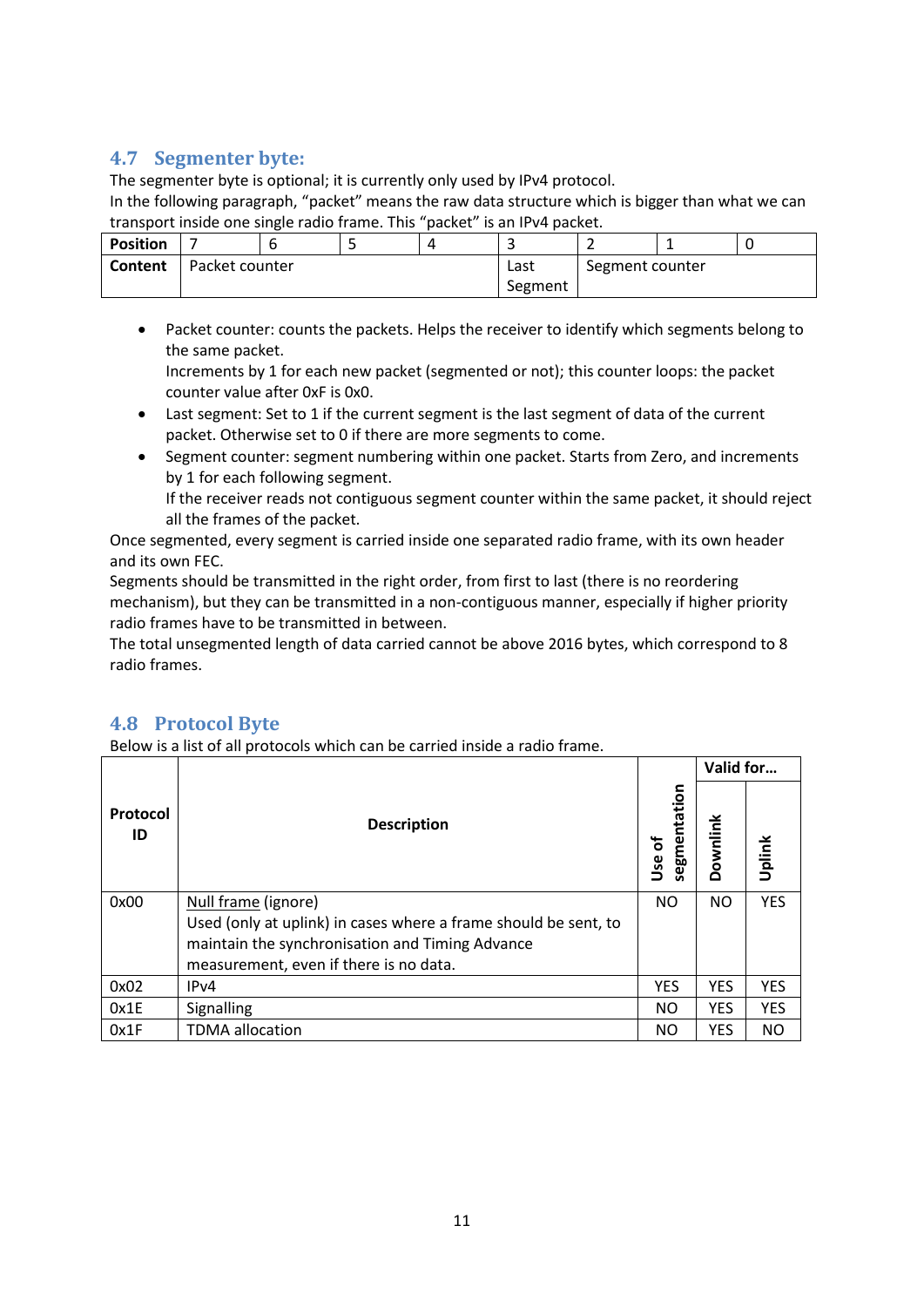# <span id="page-11-0"></span>**5 Managed TDMA**

### <span id="page-11-1"></span>**5.1 TDMA – general principle, and TDMA frame structure**

The TDMA mechanism distributes timeslots equitably between every modem, considering the needs expressed by all modems (Master or Client).

The Master transmits allocation information to all clients inside a TDMA allocation radio frame, sent at the very beginning of each TDMA frame.

This allocation is adjusted automatically by the Master in real time.

The uplink/downlink ratio is therefore adjusted automatically in real time.

The TDMA frame is the shortest repetitive period where one or several radio stations (Master and Clients) transmit information

Each TDMA frame is split into several time slots. Within each time slot, only one radio station is allowed to transmit.

The total duration of the TDMA frame is frozen by design, and depends on the modulation selected. This duration corresponds to the sum of:

- 1 reduced micro slot, for the TDMA allocation frame (plus inter-frame margin)
- 17x micro slots.

The duration of these micro-slots is the maximum duration of a radio frame (plus inter-frame margin)

Remark: The very last micro slot is dedicated to "8x multi frames".

- 2x TX-RX switch margin
	- o one for transition between downlink and uplink
	- o one for transition between uplink and downlink
- 1x Timing Advance Margin. It corresponds to the maximum propagation delay accepted (2ms round trip, or 300km).



Warning: the timing diagram shown above is represented from the Master point of view. Due to propagation delay, it is different at client side: client transmissions are anticipated with the "Timing Advance" mechanism.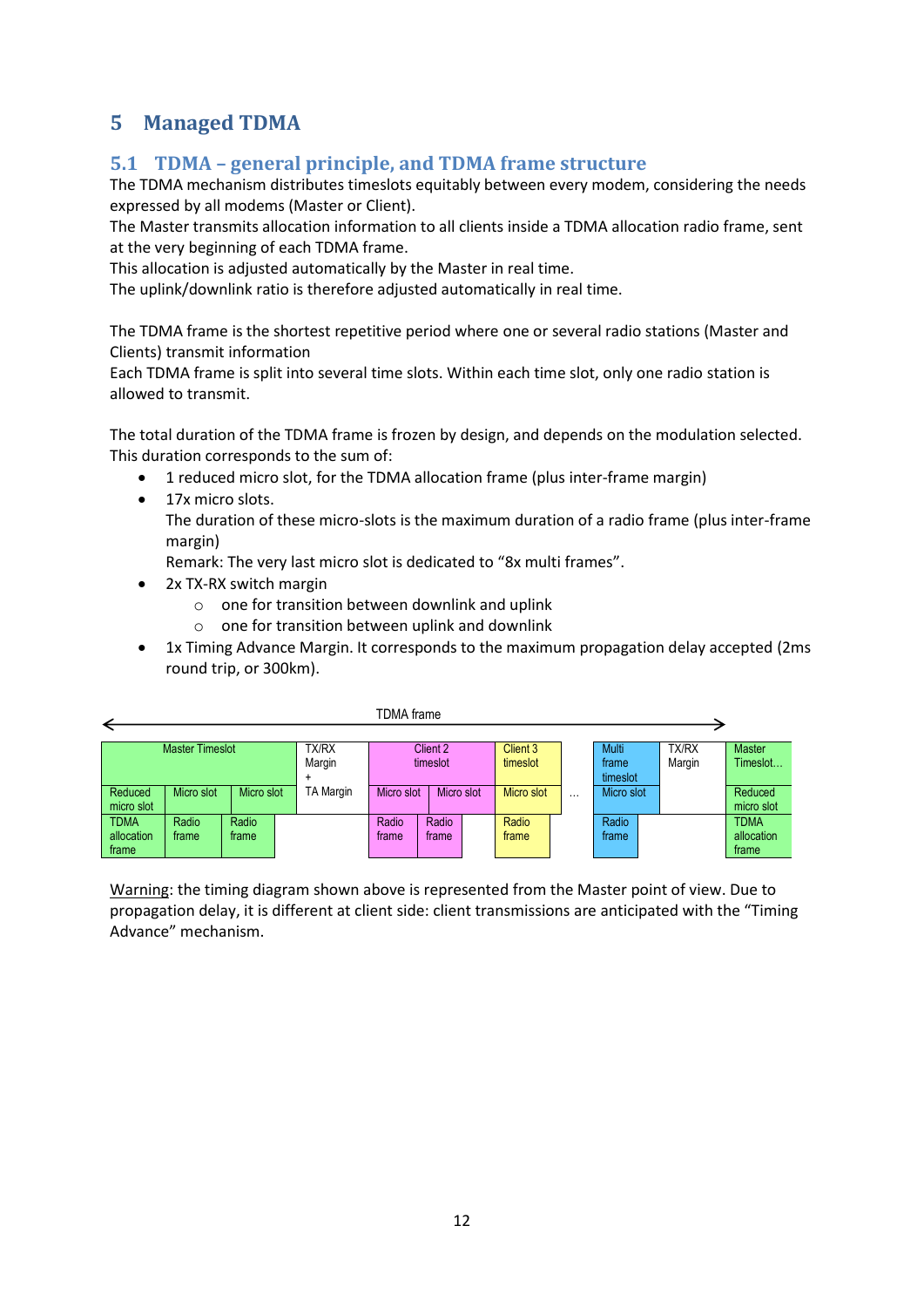Rules (for both Master and Clients):

- The duration of one timeslot is a multiple of the duration of the duration of micro slots (except for the Master, which timeslot integrates a 'reduced micro slot' dedicated to TDMA allocation frame)
- All the frames sent by one modem must be strictly inside the allocated timeslot.
- The first radio frame within one timeslot must be sent at the exact beginning of the timeslot
- The following radio frames within one timeslot (if further frames) must be sent immediately after the end of the previous radio frames.
- The radio frames may be shorter than one micro slot, because
	- o Because the preamble can be shorter than the longest one
	- $\circ$  Because the data field of the frame can be shorter than the maximum allowed
- Therefore, except for the very first radio frame of one timeslot, following radio frames don't have to be aligned with micro slots.
- One modem can stop its transmission before the end of its timeslot (if it does not require the whole timeslot).

# <span id="page-12-0"></span>**5.2 TDMA multi frame**

General principle:



The concept of multi frame is used to transmit data with higher period than the TDMA frame period. It also defines a repetitive period.

A multi frame period is several times the TDMA frame duration.

There are 5 types of multi-frames:

- 2x multi-frame
- 4x multi-frame
- 8x multi-frame
- 16x multi-frame
- 32x multi-frame

Specific multi-frame-slots are defined inside a TDMA frame. These are only used for uplink of clients which do not need lot of bandwidth.

The duration of these timeslot is always 1 micro slot.

One mutli frame timeslot is identified with 3 characteristics

- The multi-frame period: 2x, 4x, 8x, 16x or 32x.
- The multi frame offset: this is the "TDMA frame counter" of the first frame which contains this slot, within a 32x frame number. On the above example, the multi frame offset of this slot is 2. It is interpreted with the "TDMA multi frame counter" sent by Master.
- The offset inside a TDMA (single) frame.

A TDMA frame counter is sent by the master inside the TDMA byte of each of his radio frame. With the help of the multi frame period and the offset, it allows to identify to which TDMA frames corresponds one specific multi-frame slot.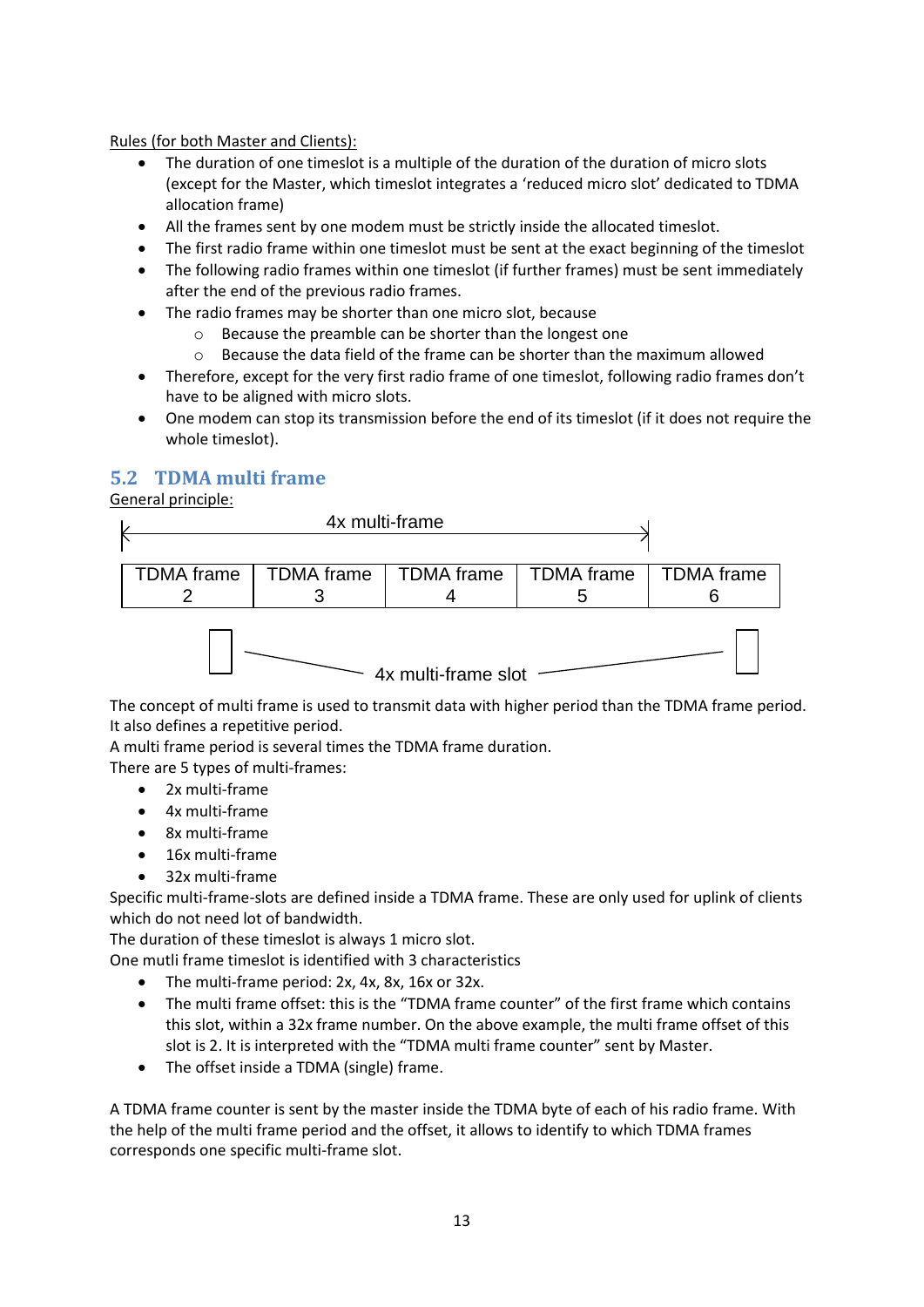#### Multi-frame usage

Currently, even if the protocol enables lots of configurations for multi frame, the Master allocates multi-frames in a static manner.

Currently, there is one single timeslot inside each TDMA frame, dedicated to a single TDMA-multiframe timeslot.

There is currently 1 series of 8x multi-frames, at the very last timeslot of each TDMA frame, which are allocated this way:

- Multi-frame Offset 0 to 6: 7 static slots, one for each client. These slots are used when the Master allocates "slow mode" to that client.
- Multi frame offset 7: specific static slot for "discovery" of new clients. It is allocated to 'client ID = 0x7E' (not connected clients).

#### <span id="page-13-0"></span>**5.3 Fast / slow client**

Each client is put by the Master in either Fast or Slow mode, depending on its uplink needs.

- In Fast mode, the Master allocates dedicated timeslots in each TDMA frame; therefore uplink transmission for this client can occur often.
- In Slow mode, the Master allocates only one timeslot inside the 8x TDMA multi frame; therefore uplink transmission for this client occurs 8 times less often. It is used to maintain synchronization and connection for clients who need only small amount of uplink.

The Master determines if one client is in Fast mode or not with the following rule:

- If the client announces uplink needs less or equal to '1 microslot', for the 32 previous TDMA frames, then the client is forced to Slow mode. This rule is true even if the client is already in 'slow mode' and only transmits its uplink status once every 8 TDMA frame.
- Otherwise, the client is forced to Fast mode, at the beginning of next TDMA frame.

The timing advance is also computed and integrated to the timing offset, for Slow clients.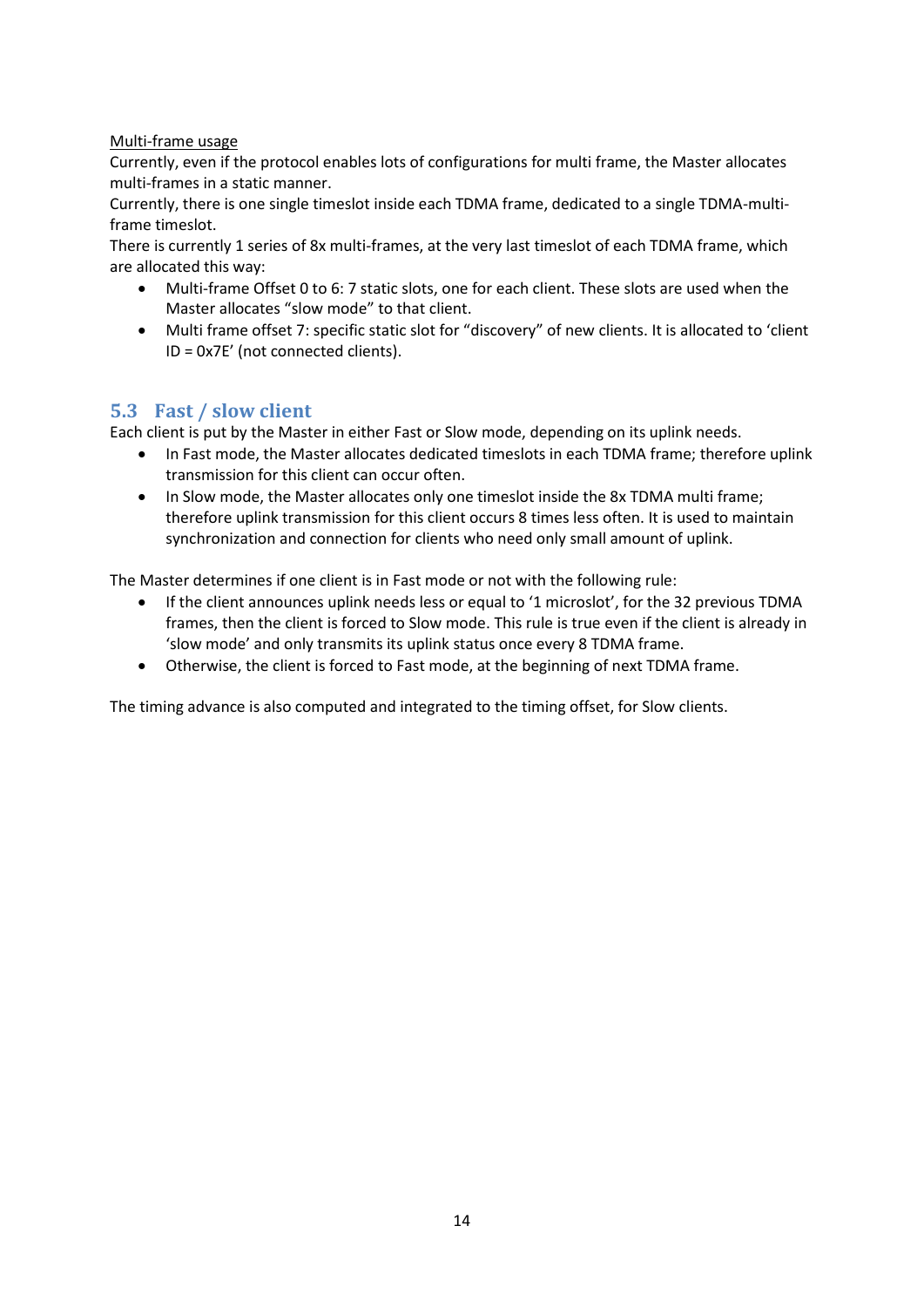# <span id="page-14-0"></span>**5.4 TDMA allocation frame**

The TDMA master sends periodically, at the very beginning of each TDMA frame, a TDMA allocation frame (which is a radio frames) to all the clients.

Each TDMA allocation frame contains TDMA allocation characteristics for

- All connected client.
- Discovery slot (client ID 0x7E)

The radio frame structure is the standard structure, without segmentation byte. The protocol ID is 0x1F.

The client ID address of the radio frame is 0x7F, which means "broadcast". The structure of the data field is described below:

|                     | content                                 |                  |
|---------------------|-----------------------------------------|------------------|
|                     |                                         |                  |
|                     | Sync word                               |                  |
|                     | Sync word                               |                  |
|                     | Network ID                              |                  |
|                     | Length                                  |                  |
| Header              | <b>TDMA Byte</b>                        |                  |
|                     | Client ID                               | Ox7F (broadcast) |
|                     | Protocol                                | 0x1F             |
|                     | Client ID                               |                  |
|                     | Time offset LSB                         |                  |
| <b>First client</b> | Time offset MSB                         |                  |
| allocation          | Bits 74 : Uplink power                  |                  |
| (5 bytes)           | Bits 30 : Slot length                   |                  |
|                     | Bits 74 : multi frame period            |                  |
|                     | Bits 30 : multi frame offset            |                  |
|                     | Client ID                               |                  |
|                     |                                         |                  |
|                     | Bits 74 : multi frame period            |                  |
|                     | Bits 30 : multi frame offset            |                  |
|                     | $\cdots$                                |                  |
|                     | <b>STOP</b>                             | 0xFF             |
|                     | Stuffing bytes (if necessary)           |                  |
|                     | $2nd$ client<br>allocation<br>(5 bytes) |                  |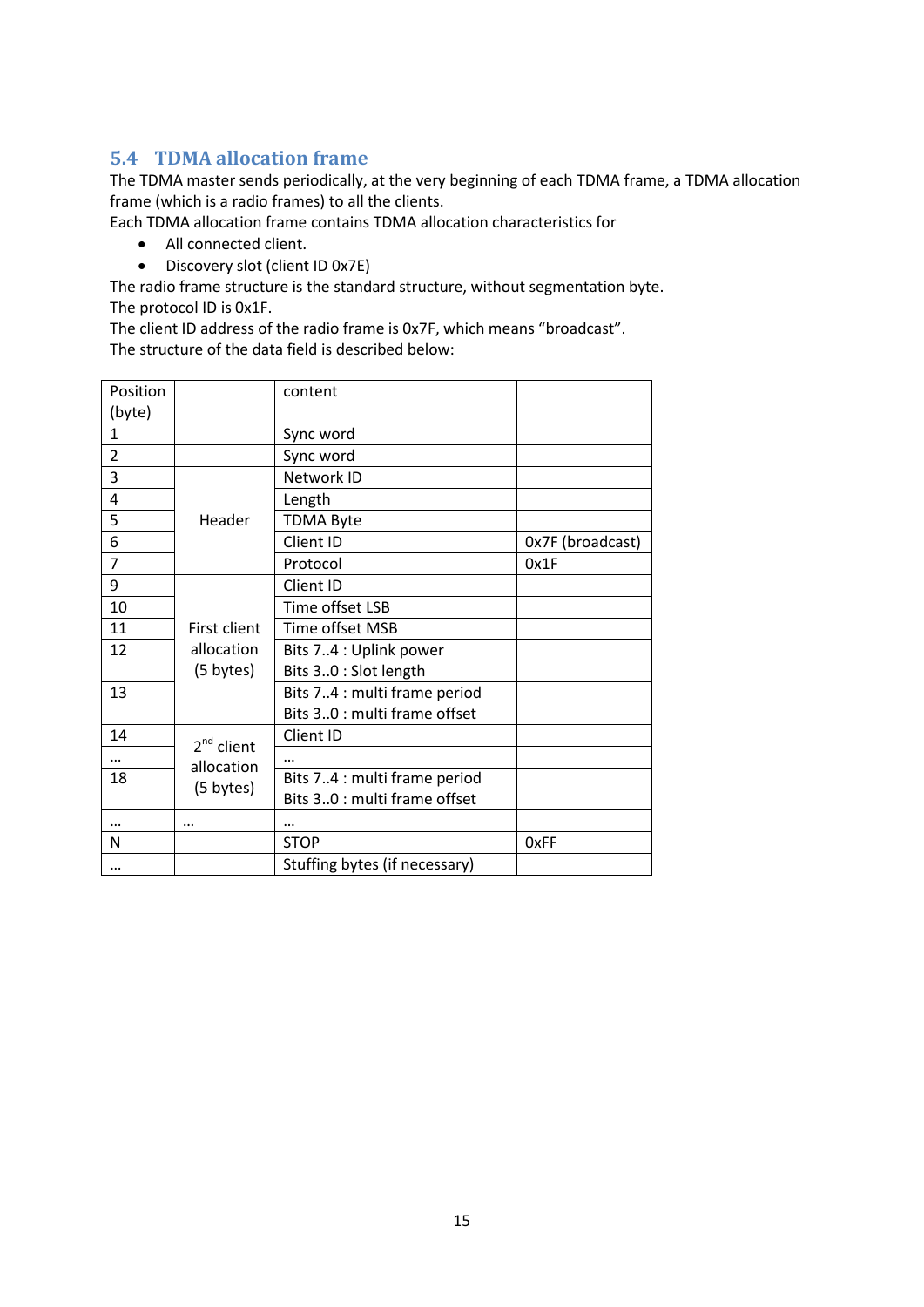Definition of parameters:

multi frame period

| value          | Signification           |  |  |  |  |
|----------------|-------------------------|--|--|--|--|
|                | <b>Basic TDMA frame</b> |  |  |  |  |
|                | x2 multi frame          |  |  |  |  |
| $\mathcal{P}$  | x4 multi frame          |  |  |  |  |
| $\overline{3}$ | x8 multi frame          |  |  |  |  |
|                | x16 multi frame         |  |  |  |  |
| .5             | x32 multi frame         |  |  |  |  |

**•** Time offset

Unsigned number; Resolution: 10 µs.

It defines the timing offset at which the client should start transmission.

T0 is the sync byte of the downlink sync radio frame.

It includes the offset of the slot and the timing advance computed by the Master (or zero for discovery slot).

- Multi frame offset : Unit/increment: one TDMA frame.
- Uplink power: Currently not used, not yet implemented.
- Slot length: Unsigned number. Resolution: 1 micro slot (= maximum radio frame duration).

# <span id="page-15-0"></span>**5.5 TDMA allocation strategy (Fast clients only)**

This chapter describes how the Master allocates the timeslots for itself and for all connected clients with "Fast" status.

#### Modems requests gathering:

The Master collects all the needs/requests of each modem (including itself) with the following information:

- For itself : its downlink buffer filling (number of microslot needed to empty its downlink buffer, including signaling and IPv4 radio frames)
- For each client:
	- o If one valid TDMA byte was received recently (within the previous TDMA frame) from this client, the need is directly the last valid value of "uplink buffer state".
	- $\circ$  If no valid TDMA byte was received recently from this client, the Master takes the last valid "uplink buffer state" value from this client, decremented by one after each TDMA frame period

Micro time slot distribution:

- First, the Master allocates one reduced micro slot for itself, for the TDMA allocation frame
- Then the Master distributes the 16 micro slots among itself and all connected clients with the following rules
	- o Each modem must have at least one micro slot allocated (zero micro slot is not allowed), even if the need is zero
	- $\circ$  The Master distributes the micro slots equitably regarding the need collected for each modems (Master or client), using a round-robin mechanism.
	- $\circ$  The weight for the Master is artificially doubled in case more than one "fast" client is connected.
	- $\circ$  If all needs collected are fulfilled, and there are still unused micro slots left, then the Master distributes the remaining micro slots equally to itself and to fast clients. All micro slots must be allocated.
- The 17th micro slot is dedicated to 8x multi frames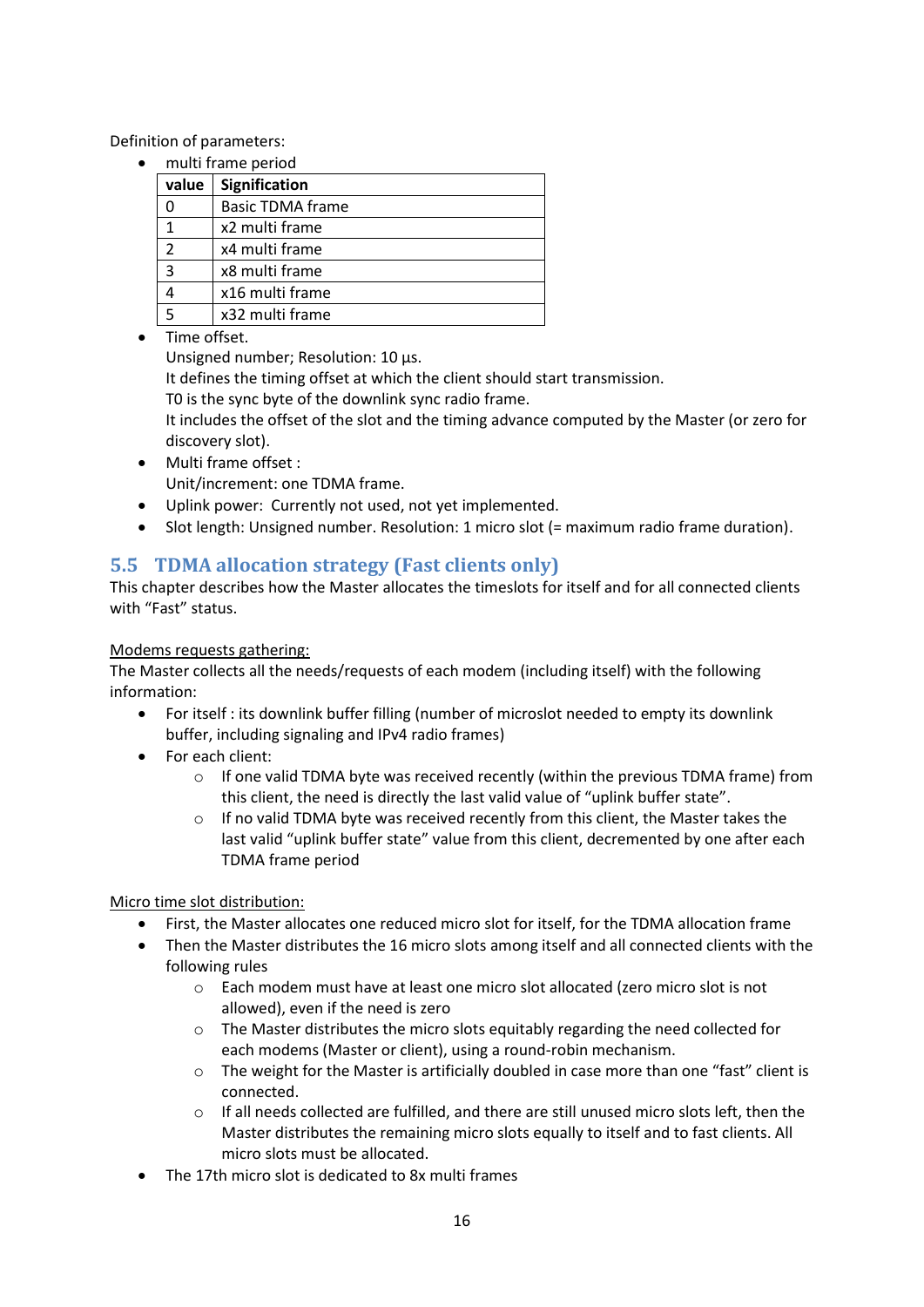#### Allocation announcement

The Master announces its TDMA allocation decision, with the previous information, inside one TDMA allocation radio frame.

The following rules apply:

- Refer to timing diagram at beginning of "Managed TDMA" chapter to understand where margin (TA margin and TX/RX margin) are taken into account
- If one modem has an allocation of more than one microslot, then these microslots must be contiguous, in order to form a single timeslot.
- The Master has always the first timeslot of one TDMA frame
- The 8x Multi frame slot is always the last timeslot inside one TDMA frame.

# <span id="page-16-0"></span>**5.6 Client behaviour regarding TDMA allocation**

Every client modem must send at least one radio frame, inside each of its timeslots (Fast or Slow), in order to maintain synchronisation and Timing Advance computation. If one client modem does not have any data in its uplink buffer, then it sends a NULL frame (with whatever content inside).

If one client loses either the "top synchro" from the Master, or loses the content of the TDMA allocation frame for this specific TDMA frame (because of radio interference for example), then it is allowed to use:

- The "TOP synchro" from previous TDMA frame, plus its knowledge of the duration of a TDMA frame (according to annex 1)
- And/or the "TDMA allocation" from previous TDMA frame. This can induce radio frame collisions, but it is often more useful than harmful.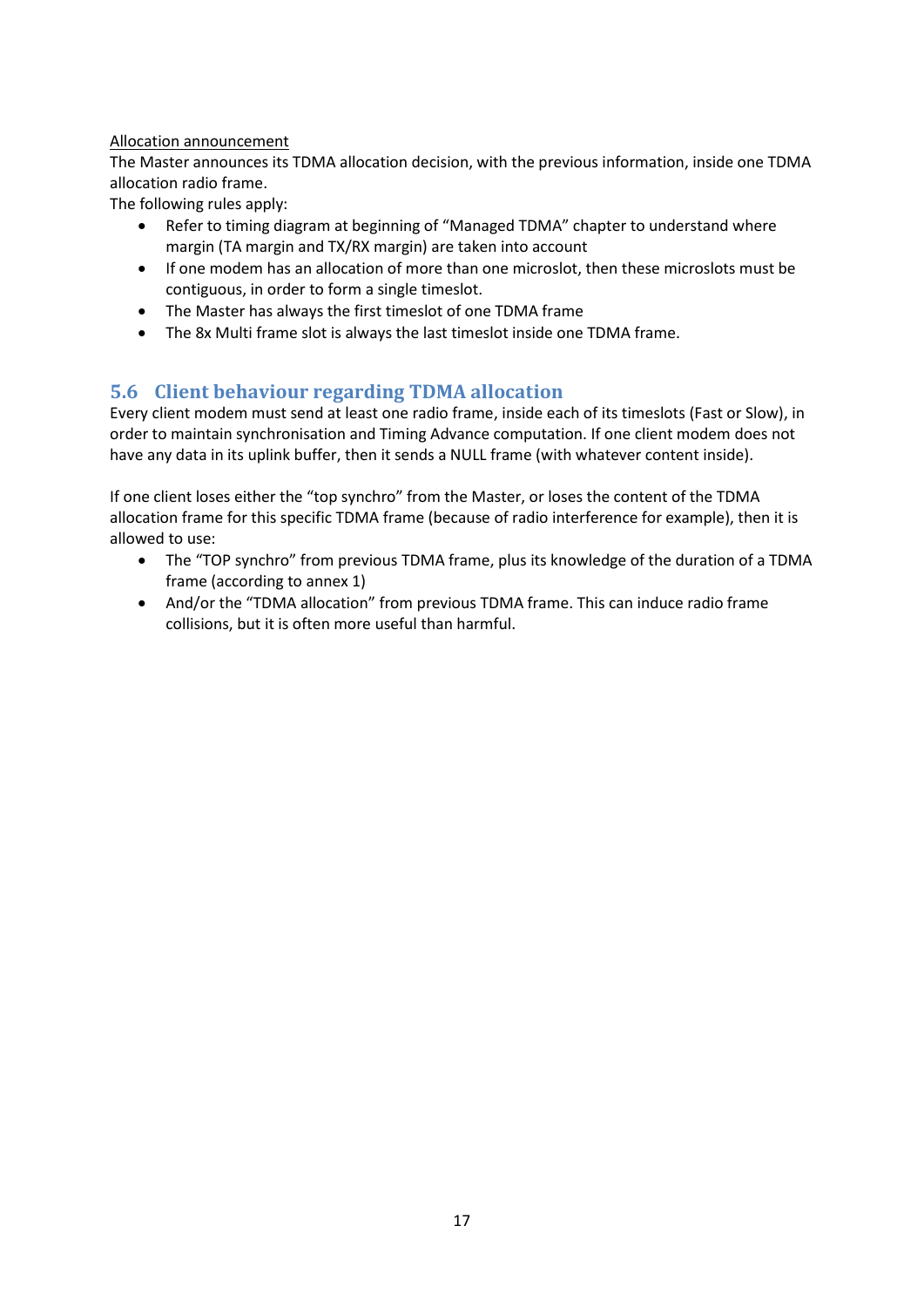# <span id="page-17-0"></span>**5.7 Synchronisation and Timing Advance**

All timings are computed by Master and Clients with the help of the following rules:

- At reception, a modem determines the beginning of the transmission of a timeslot : the moment of a sync word of a frame with 'TOP Synchro = 1', minus the maximum preamble duration
- At transmission: The transmission moment is the beginning of transmission of the preamble of the frame.

The Master computes the "Timing Advance" needed for each connected client. This "timing advance" is the sum of propagation delay at both uplink and downlink, due to distance between Master and Client. The Client must anticipate its transmission by this "Timing advance". The Master computes the timing advance of one client with the help of

- The previously requested time offset for this client inside TDMA allocation frame
- The measured offset at reception of the first radio frame of the client inside the TDMA frame (identified with TOP synchro bit).

By design, the maximum allowed Timing Advance is 2ms, equivalent to 300km.

The timing advance is then integrated (subtracted) to the timing offset sent inside the next TDMA allocation frame for this specific client.

#### Discovery slot

Discovery radio frames are signalling radio frames sent by not-connected clients, which request connexion. These radio frames are sent with client ID = 0x7E. The TDMA allocation for this "discovery slot" is established with Timing Advance equal to zero, because the timing advance is unknown. These discovery radio frames are short enough (they only contain one signalling connection request); therefore they will not overlap the next slot, whatever the propagation delay (0 to 2ms).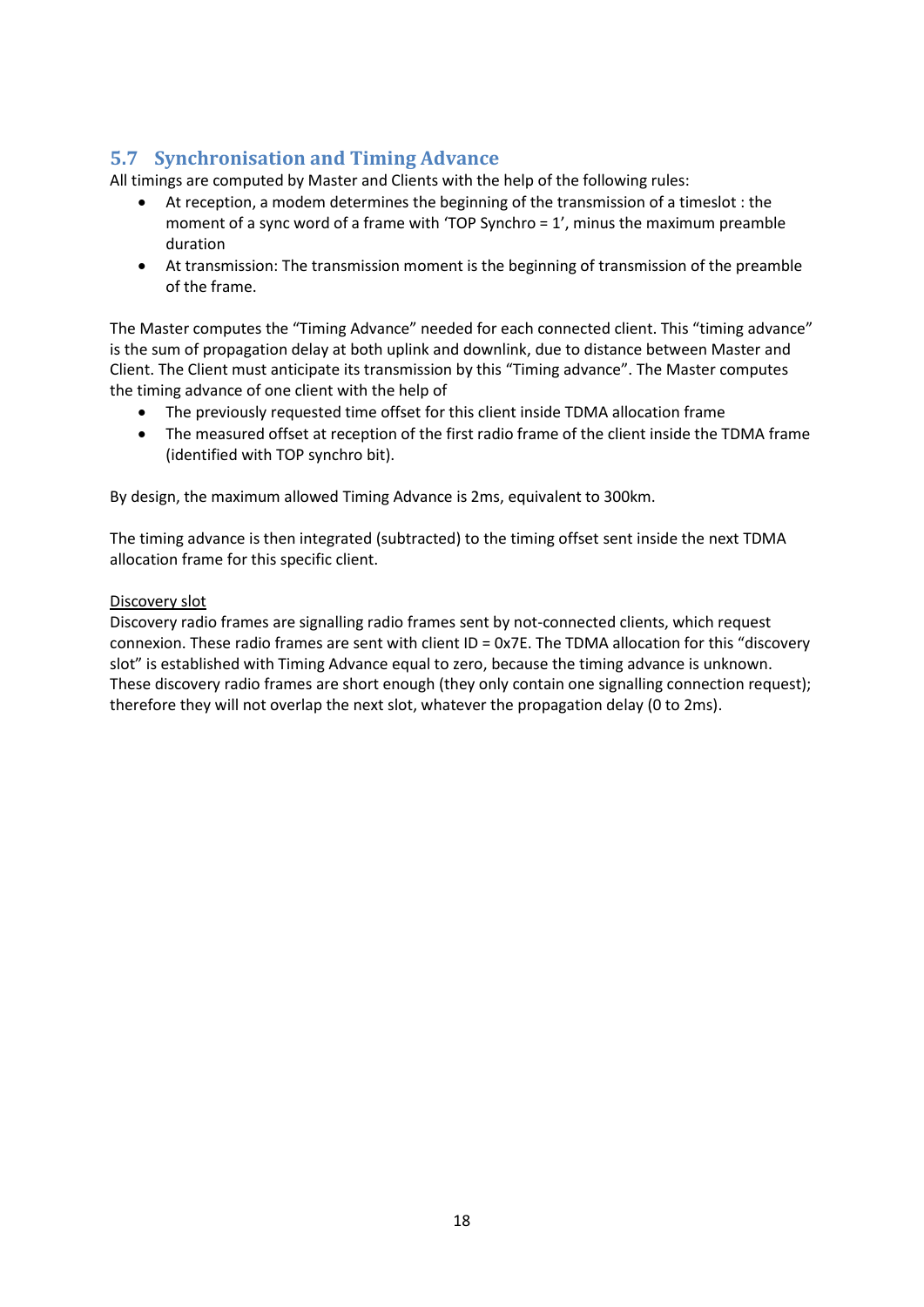# <span id="page-18-0"></span>**6 Signalling**

# <span id="page-18-1"></span>**6.1 Signalling – general information**

Signalling radio frames must have higher priority than IPv4 frames, in order to maintain the signalling mechanism, whatever the IPv4 buffer congestion state.

Signalling frames are identified with protocol\_ID = 0x1E.

These frames are not segmented (no segmenter byte).

The data field of the radio frame contains a TLV (type, length, value) structure.

This TLV structure allows the transport of several 'signalling messages' inside one single radio frame. The length of a 'signalling message' is considered without type byte and without length byte. At downlink side, all signalling radio frames are "broadcast", and must be interpreted by all clients. One single signalling radio frame can contain several signalling messages dedicated to different purposes, and/or to different clients. There is no relation between 2 consecutive signalling messages inside one single signalling radio frame. Each signalling message must be interpreted independently.

A signalling type 0xFF, length 0, is put at the end of the TLV structure of a signalling frame, in order to identify the end of the useful data inside the radio frame.

If one modem wants to send more signalling messages than one single radio frames can carry, then it must split the signalling data into several signalling radio frames, each one having its own TLV structure, without splitting one signalling message in the middle.

| Position       |                  | content                       | Value |
|----------------|------------------|-------------------------------|-------|
| (byte)         |                  |                               |       |
| $\mathbf{1}$   |                  | Sync word                     |       |
| $\overline{2}$ |                  | Sync word                     |       |
| 3              |                  | Network ID                    |       |
| 4              |                  | Length                        |       |
| 5              | Header           | <b>TDMA Byte</b>              |       |
| 6              |                  | Client ID                     |       |
| $\overline{7}$ |                  | Protocol                      | 0x1E  |
| 9              |                  | Signalling message 1 Type     |       |
| 10             | First            | Signalling message 1 Length   |       |
| 11             | signalling       |                               |       |
|                | message          | Signalling message 1 content  |       |
| 10+size        |                  |                               |       |
|                |                  | Signalling message 2 Type     |       |
|                | 2 <sub>nd</sub>  | Signalling message 2 Length   |       |
|                | signalling       |                               |       |
|                | message          | Signalling message 2 content  |       |
|                |                  |                               |       |
|                | $\cdots$         |                               |       |
|                | <b>END field</b> | End signalling message type   | 0xFF  |
|                |                  | End signalling message length | 0x00  |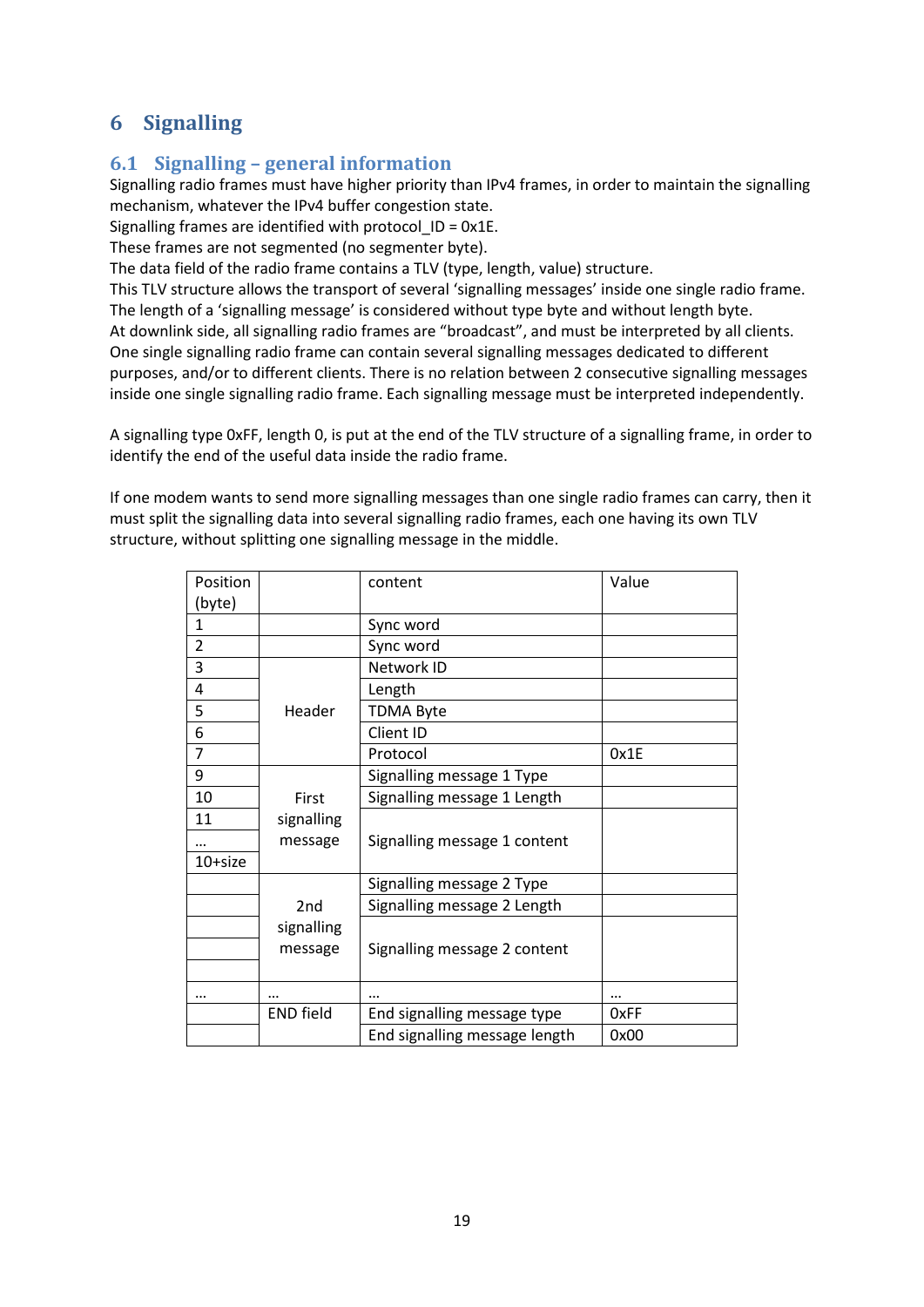# <span id="page-19-0"></span>**6.2 List of signalling messages types and their content:**

| Signalling message<br>type | <b>Signalling message</b><br>Label | Can be<br>sent<br>by |            | Signalling message<br>Length | <b>Data</b><br>position<br>(bytes) | Data length      |                                                     |
|----------------------------|------------------------------------|----------------------|------------|------------------------------|------------------------------------|------------------|-----------------------------------------------------|
|                            |                                    | Master               | Client     |                              |                                    | (bytes)          | Data content                                        |
|                            |                                    |                      |            |                              | $\mathbf{1}$                       | $\mathbf{1}$     | Client ID                                           |
|                            |                                    |                      |            |                              | 217                                | 16               | Callsign                                            |
|                            |                                    |                      |            |                              | 1821                               | 4                | Start IP                                            |
| 0x01                       | <b>WHO</b>                         | <b>YES</b>           | <b>YES</b> | 30                           | 2225                               | 4                | Number of IPs                                       |
|                            |                                    |                      |            |                              | 26                                 | $\mathbf{1}$     | RSSI (received power)                               |
|                            |                                    |                      |            | 2728                         | $\overline{2}$                     | BER (error rate) |                                                     |
|                            |                                    |                      |            |                              | 2930                               | $\overline{2}$   | TA (timing advance)                                 |
|                            |                                    |                      |            |                              | 1.16                               | 16               | Callsign                                            |
| 0x05                       | Connection request                 |                      | <b>YES</b> | 21                           | 1720                               | 4                | Nb of IP requested                                  |
|                            |                                    |                      |            |                              | 21                                 | $\mathbf{1}$     | <b>Static IP requested</b><br>(not yet implemented) |
|                            |                                    |                      |            |                              | $\mathbf 1$                        | $\mathbf{1}$     | Client ID                                           |
|                            |                                    |                      |            |                              | 217                                | 16               | <b>Client Callsign</b>                              |
|                            |                                    |                      |            |                              | 1821                               | 4                | Start IP                                            |
|                            |                                    |                      |            |                              | 2225                               | 4                | Number of IPs                                       |
|                            |                                    |                      |            |                              | 26.41                              | 16               | Master Callsign                                     |
| 0x06                       | <b>Connexion ACK</b>               | <b>YES</b>           |            | 59                           | 42.45                              | $\overline{4}$   | Modem IP                                            |
|                            |                                    |                      |            |                              | 46.49                              | 4                | <b>IP Subnet Mask</b>                               |
|                            |                                    |                      |            |                              | 50                                 | $\mathbf{1}$     | Default route activation                            |
|                            |                                    |                      |            |                              | 5154                               | 4                | Default route value                                 |
|                            |                                    |                      |            |                              | 55                                 | $\mathbf{1}$     | DNS server activation                               |
|                            |                                    |                      |            |                              | 5659                               | 4                | DNS server value                                    |
| 0x07                       | <b>NACK new</b>                    |                      |            |                              | 1.16                               | 16               | <b>Client Callsign</b>                              |
|                            | connexion                          | <b>YES</b>           |            | 33                           | 17                                 | $\mathbf{1}$     | Reason of NACK                                      |
|                            |                                    |                      |            |                              | 1833                               | 16               | <b>Master Callsign</b>                              |
| 0x0B                       | Disconnect request                 |                      | <b>YES</b> | 17                           | $\mathbf{1}$                       | $\mathbf{1}$     | Client ID                                           |
|                            |                                    |                      |            |                              | 217                                | 16               | <b>Client Callsign</b>                              |
| 0x0C                       | Disconnect ACK                     | <b>YES</b>           |            | 17                           | $\mathbf{1}$                       | $\mathbf{1}$     | Client ID                                           |
|                            |                                    |                      |            |                              | 217                                | 16               | <b>Client Callsign</b>                              |
| 0xFF                       | END                                | <b>YES</b>           | YES        | $\pmb{0}$                    |                                    |                  |                                                     |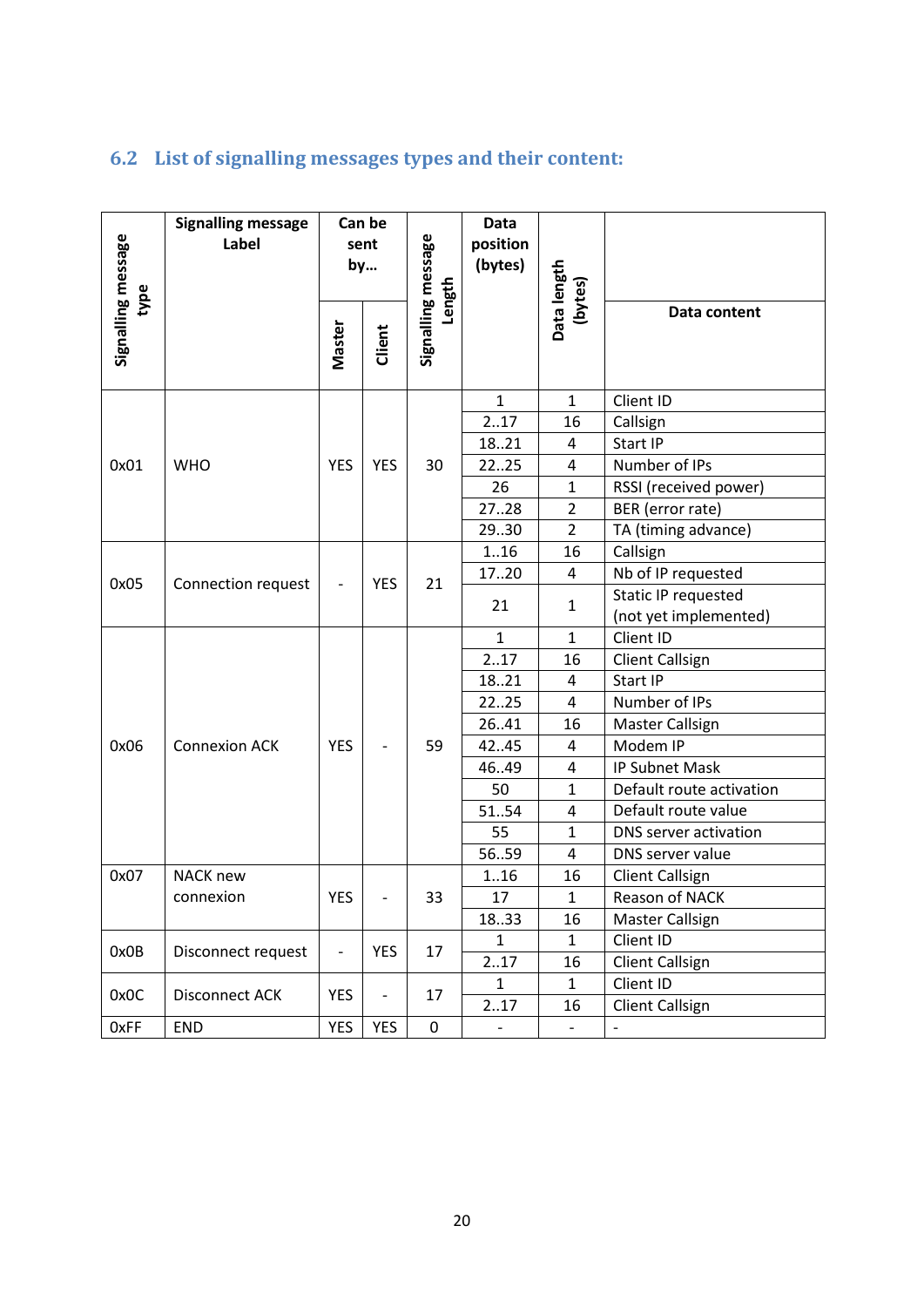#### Data content

- Reason of NACK : 2 possible values
	- o 0x02 : Not enough free IPs
	- o 0x03 : Maximum number of client reached
- Callsign: this field is 16 bytes, made of the following data:
	- $\circ$  First 2 random bytes that are generated once and stored in non-volatile memory by the modem. The goal is to accept errors in the NPR network configuration, with several modems having the same 'callsign'. Remark: in NPR70 modem v02, these 2 random bytes are also used for the last 2 bytes of the local Ethernet-MAC address.
	- $\circ$  Then the callsign itsel, which is a character chain, maximum size 13 characters.
	- o Last byte is always zero
- All IP addresses (or IP ranges sizes or IP subnet mask): 4 bytes represented the raw IP address like inside IP packets.
- TA Timing Advance: 2 bytes signed number (short int). Represents the timing advance measured by Master for one client. Resolution: 1 microsecond. You should multiply this value by 0.15km in order display an estimation of distance between master and client.
- RSSI : offseted Received Signal Strength Indicator; unit: dB.
- 'DNS server' or 'Default route' activation state:
	- o 0x00 : not activated
	- o 0x01 : activated

#### <span id="page-20-0"></span>**6.3 Who**

Each modem must send 'who signalling messages' every 2 seconds (in order to comply with amateurradio regulations).

- A client must send who signalling messages only when it is in 'connected' state; It must send who signalling information about
	- o About itself
	- o About the master it is connected to
- The Master must send 'who signalling messages', inside a 'broadcast radio frame', about
	- o About itself
	- o About all the clients considered with 'connected' state

The meaning of several fields inside who signalling messages vary according to the following table

|                       | Who sent by Master about |                      | Who sent by a Client about |              |  |  |
|-----------------------|--------------------------|----------------------|----------------------------|--------------|--|--|
|                       | about itself             | about client         | about itself               | about Master |  |  |
| <b>Start IP</b>       | Zero                     | Start IP             | <b>Start IP</b>            | Zero         |  |  |
| <b>Number of IP</b>   | Zero                     | Nb of IP             | Nb of IP                   | Zero         |  |  |
| <b>RSSI</b>           | Zero                     | RSSI of uplink       | RSSI of downlink           | Zero         |  |  |
|                       |                          | about this client    |                            |              |  |  |
| <b>BER</b>            | Zero                     | <b>BER</b> of uplink | <b>BER of downlink</b>     | Zero         |  |  |
|                       |                          | about this client    |                            |              |  |  |
| TA                    | Zero                     | TA estimation        | Zero                       | Zero         |  |  |
| <b>Timing Advance</b> |                          |                      |                            |              |  |  |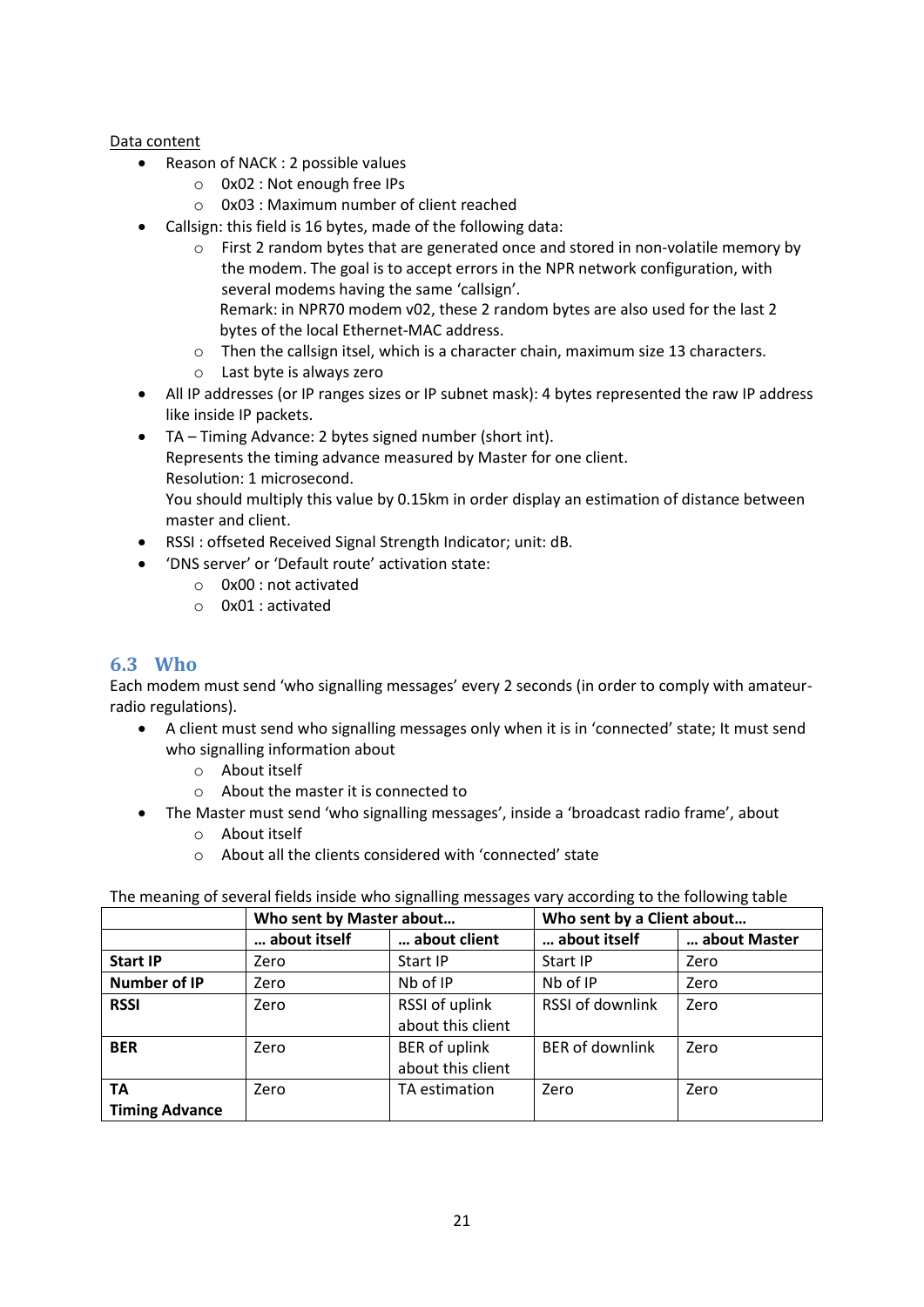# <span id="page-21-0"></span>**6.4 Connection / disconnection mechanism**

#### Behaviour at client side:

A client must send Connection request signalling messages in the following situations:

- Client not connected, but trying to connect : once every 6 seconds The instant of transmission of the radio frame containing this "connection request" depends on wether
	- $\circ$  If the (not yet connected) client gets valid downlink signals, valid TDMA allocation, and valid TDMA synchro, then it must send the radio frame inside the next "discovery slot", defined by TDMA allocation for client=0x7E.
	- $\circ$  If the (not yet connected) client does not get either valid downlink signal or valid TDMA allocation or valid TDMA synchro, then it must send this radio frame "whenever it wants", as soon as possible. If the radio link is OK, the Master will wakeup automatically from 'Standby Mode' after reception of this frame.
- Client not connected, with 'connection rejected' state: once every 30 seconds.
- Client with connected state:
	- o Normally once every 10 seconds. This is necessary in order for the Master to maintain the client at "connected state".
	- o Once every 2 seconds it the client has not received a 'connection ACK' to its previous request.

A client with status 'connected', which does not receive 'connection ACK' for itself for 20 seconds (whatever the reason), must switch its status to 'not connected, trying to connect'.

#### Behaviour at Master side:

The Master must answer as soon as possible to connection requests

The answer can be:

| Request                           | Answer                     |
|-----------------------------------|----------------------------|
| (from Client to Master)           | (from Master to Client)    |
|                                   | 0x06 Connection ACK        |
| <b>OxO5</b> Connection request    | 0x07 Connection NACK       |
| <b>OxOB Disconnection Request</b> | <b>OxOC Disconnect ACK</b> |

If one client is already considered with "connected" status by Master, then the Master must answer to the request with exactly the same content (ACK, Start IP, etc…) than previously.

If the Master does not receive any request from one already connected client for 20 seconds (timeout) then it must consider this client disconnected, without sending any signalling message. This occurs when the modem is suddenly shut off or when the radio link is broken.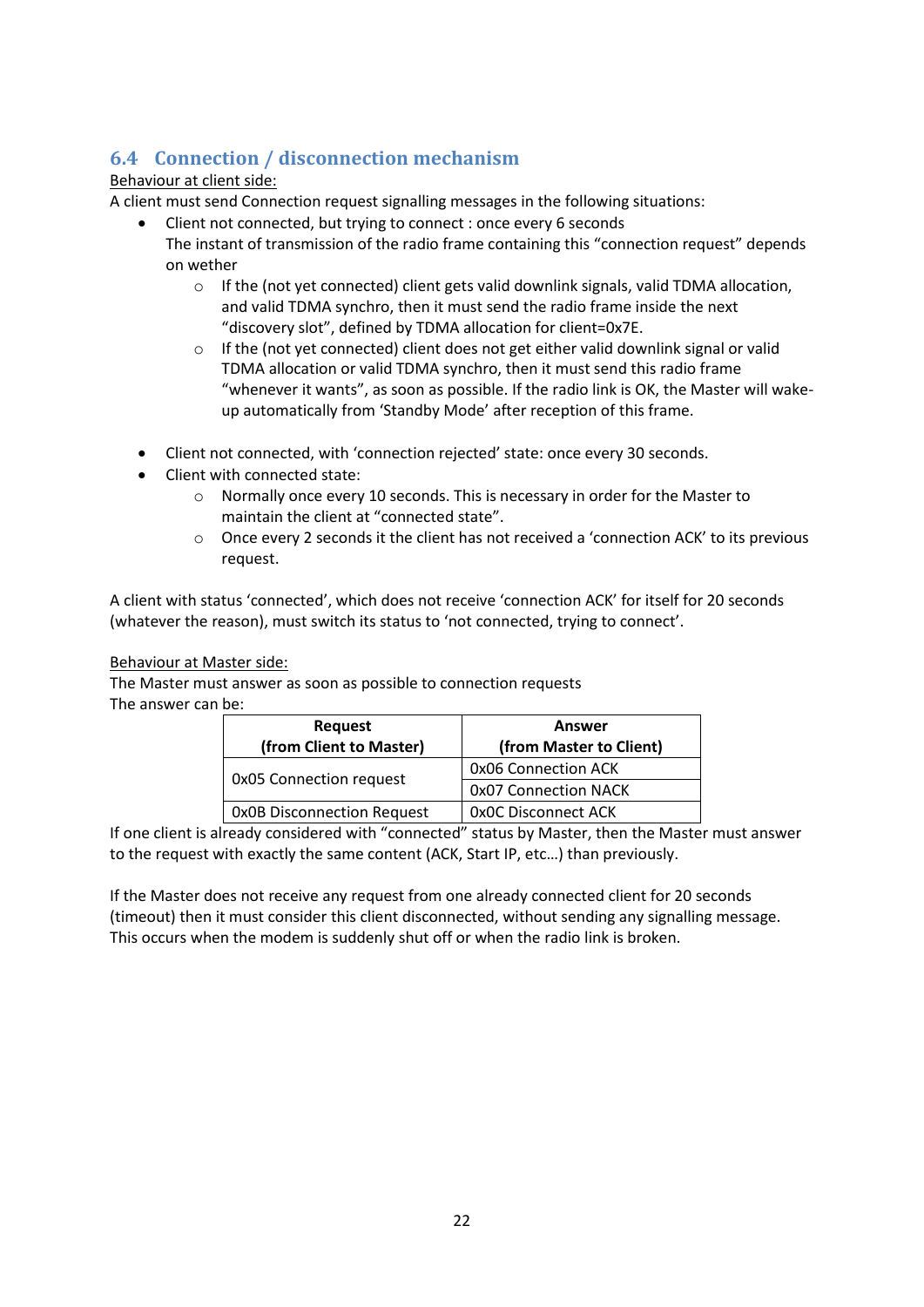# <span id="page-22-0"></span>**7 Master standby mode**

The Master must enter 'standby mode' if it does not receive any radio frame for 30 seconds. The Master must leave standby mode and go back to "normal mode" immediately after reception of a radio frame.

The radio frames which trigger exit from standby mode can contain errors (either FEC or parity bit), in order to wake-up the Master as soon as possible even if the radio link is poor (antenna not well pointed at client side).

Master behaviour in the 2 modes:

- Standby mode: the Master just listens to radio frames.
- Normal mode : the Master computes the TDMA allocation, sends radio frames in each of its timeslot in each TDMA frame, according to the TDMA mechanism

# <span id="page-22-1"></span>**8 IPv4 transport**

#### <span id="page-22-2"></span>**8.1 IPv4 data encapsulation**

IPv4 packets are transported inside specific radio frames using

- MTU 1500
- Protocol ID: 0x02
- NPR Segmentation mechanism

#### <span id="page-22-3"></span>**8.2 IPv4 Routing**

Currently NPR protocol can only transport 'unicast IPv4 packets'. (Future evolution possible for Multicast…).

#### Client behaviour:

One client sends to the radio unicast IPv4 packet which destination IP address

- Either belong to the subnet or not
- And do not belong to the IPv4 address range allocated to this client
- And is not the modem IP address

#### Master:

The Master sends to the radio unicast IPv4 packets which destination IP address

- Belong to the subnet
- And belong to IP range of clients with the status "connected"

The master discards IPv4 packets which destination IP address is inside the NPR IP range, but not allocated to any client.